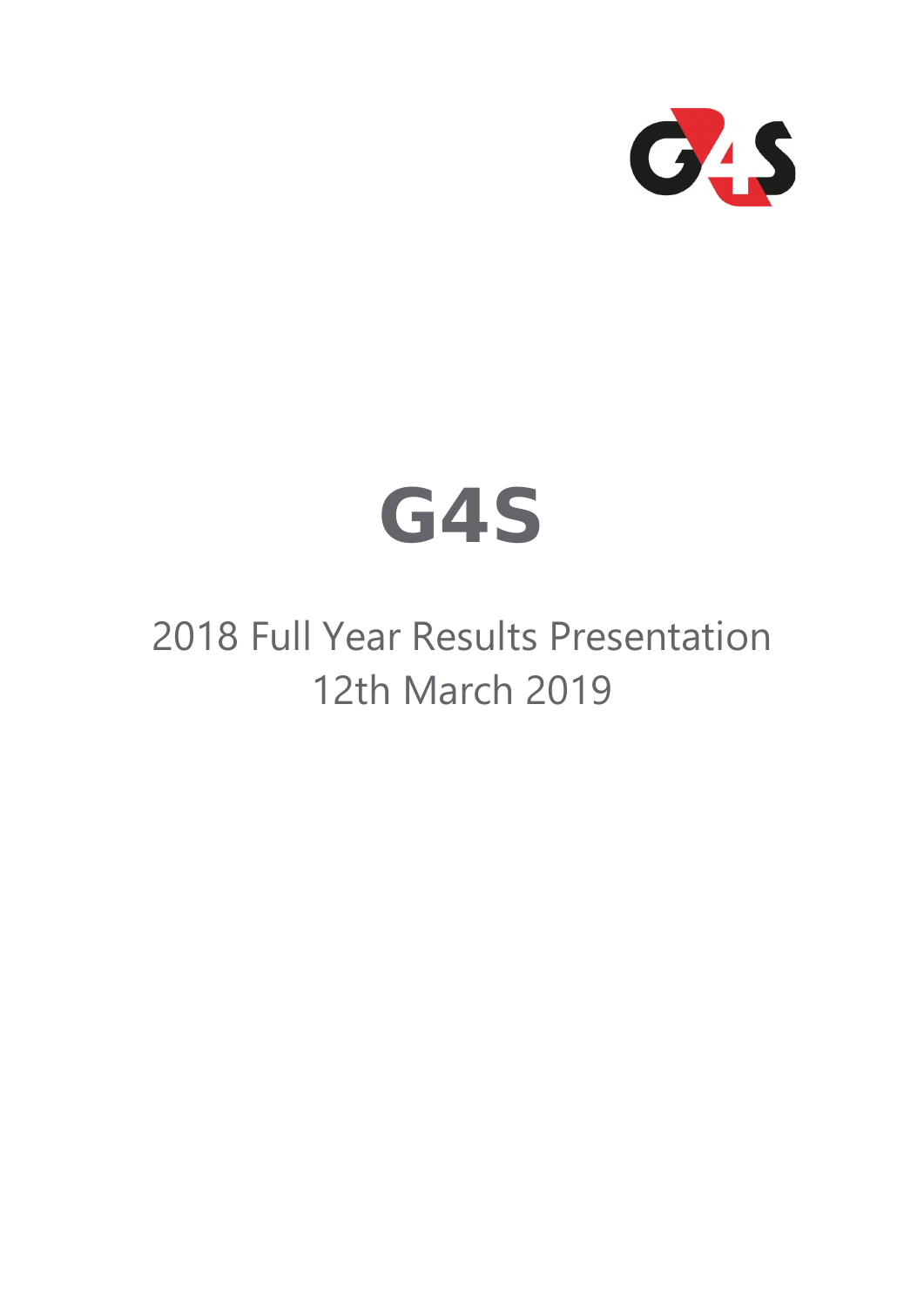### **G4S**

**Ashley Almanza, Chief Executive Officer Tim Weller, Chief Financial Officer Helen Parris, Director of Investor Relations**

**Questions From Robert Plant, Panmure Gordon Sylvia Barker, JP Morgan Andy Grobler, Credit Suisse Aymeric Poulain, Kepler Cheuvreux Paul Checketts, Barclays Capital Kean Marden, Jefferies**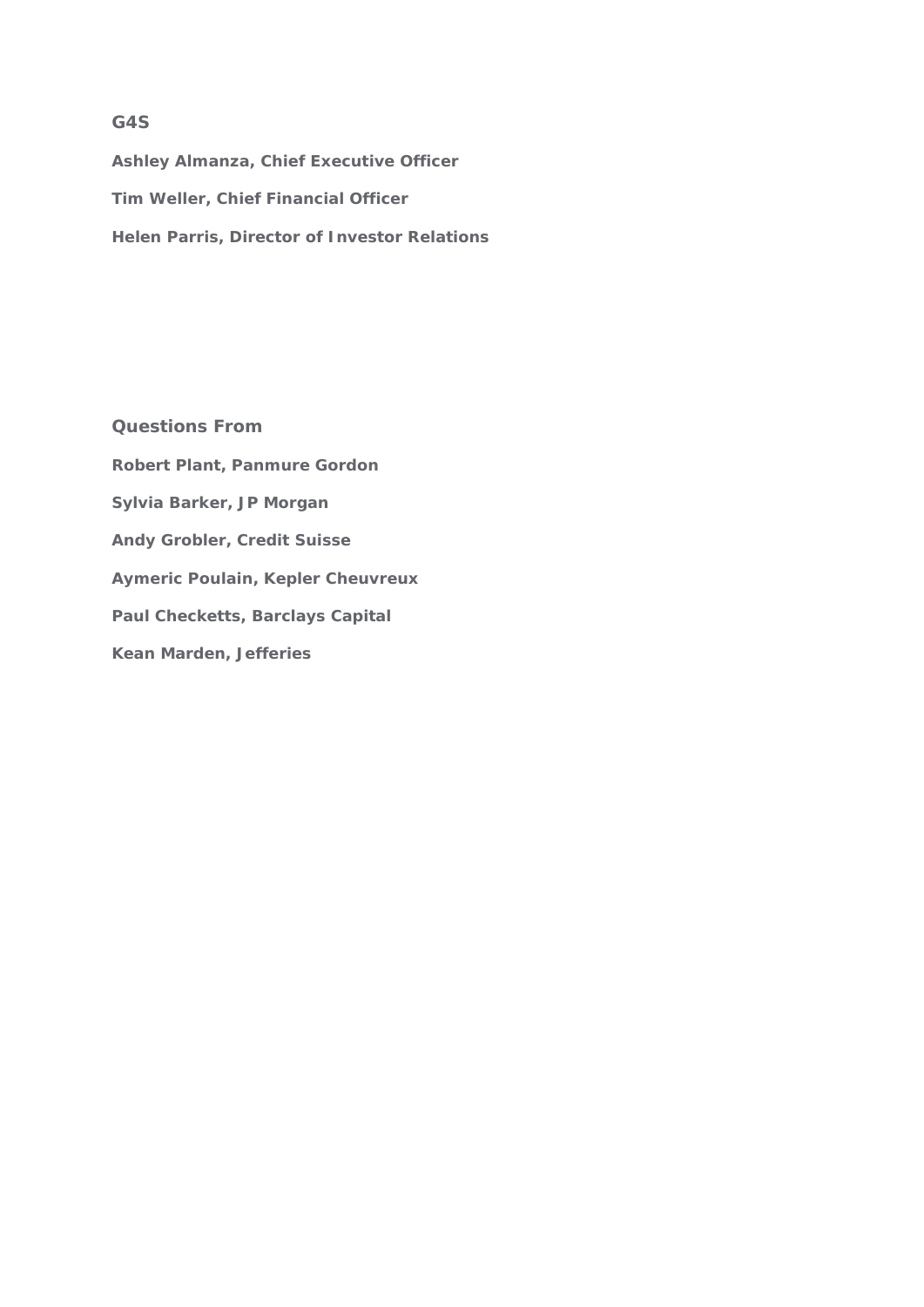#### *Introduction*

#### **Ashley Almanza, Chief Executive Officer**

Thank you Shannon. Good morning ladies and gentlemen and welcome to our full year results presentation.

I'm Ashley Almanza, I'm the Chief Executive at G4S and I'm joined today by Tim Weller, can you raise your hand Tim, our Chief Financial Officer and Helen Parris our Director of Investor Relations.

We're going to start our presentation this morning with a short film; could we play the film please?

. . . . . . . . . . . . . . . . . . . . . . . . . . . . . . . . . . . . . . . . . . . . . . . . . . . . . . . . . . . . . .

#### *Africa RISK360 Video Played*

. . . . . . . . . . . . . . . . . . . . . . . . . . . . . . . . . . . . . . . . . . . . . . . . . . . . . . . . . . . . . .

#### *Group Highlights & Outlook*

#### **Ashley Almanza, Chief Executive Officer**

Thank you. Ladies and gentlemen that film was shot in our GSOC, or security operation centre just near Johannesburg in South Africa. And it is typical of the GSOCs and security operation centres that we're building around the world.

It also reflects a broader theme in our company which is combining people and technology to offer a more valuable proposition to our customers. It is helping us today to win business and to retain that business. We are able to not only deploy more successful day to day security operations by having tools such as RISK360, which we've showcased before, it's a G4S proprietary trademarked risk management tool and we've continued to invest in that tool and develop it.

Initially it was designed to help us run day to day operations, routine interventions. It now has a database tool which enables us to collect over time, historical data, and combine that with real time intelligence, both proprietary intelligence and open source information, and using algorithms and other data science techniques to connect disparate data points and generate heat maps for example and other predictive tools so that we can offer customers increasingly predictive security management.

They find that incredibly valuable, it's efficient for us and you're going to see more of this in our company.

The same applies in our Cash Solutions business where increasingly you find software engineers inside G4S or being purchased - their services being purchased by us to develop cash management technology. It's a growing theme that we'll return to again and again, not just today, across our company.

Now before we get started, we have the customary legal disclaimer and I would ask you to read this carefully when you have a moment.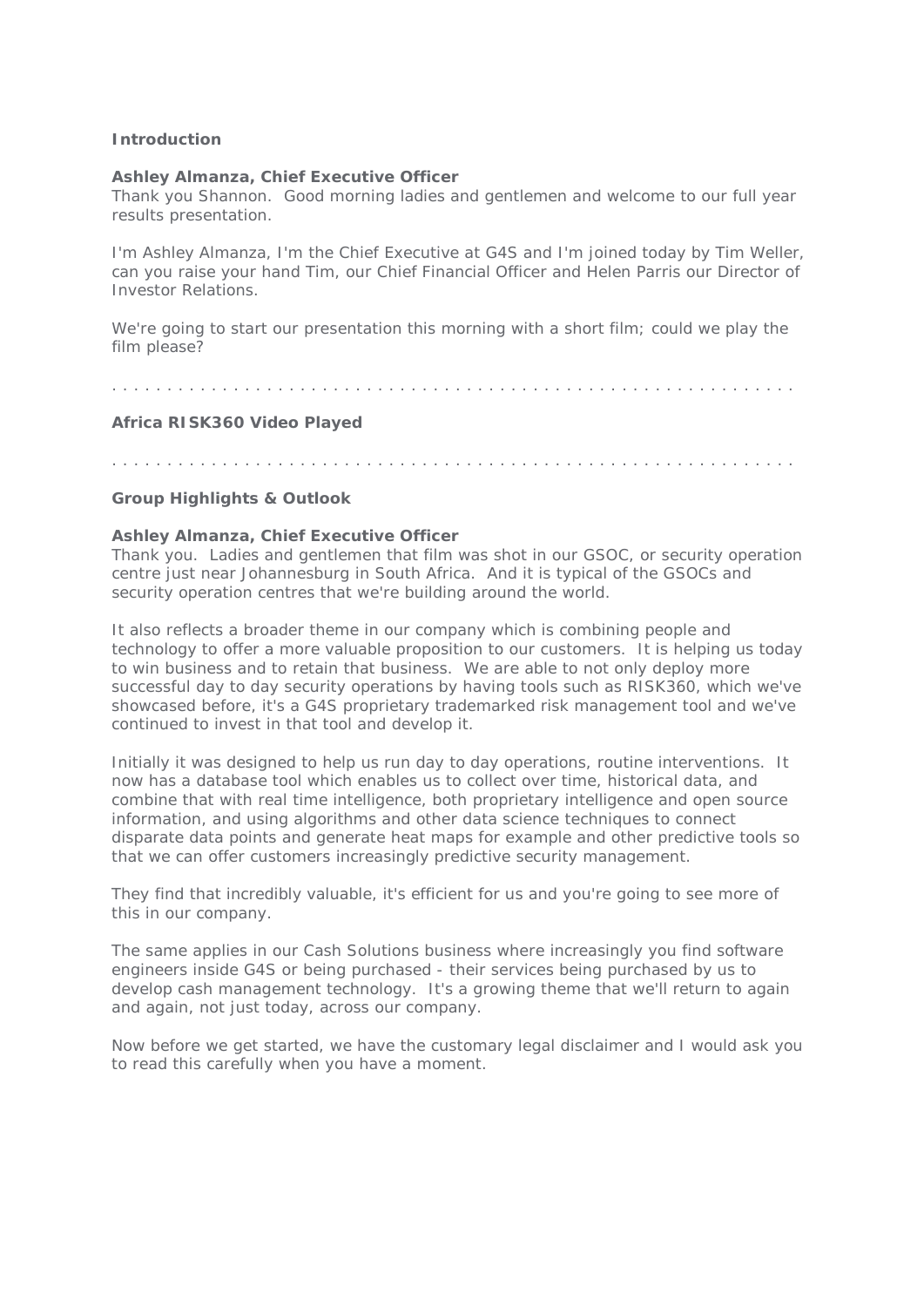Our agenda for today starts as usual with Group highlights and outlook. I will then provide a brief update on the separation review which we announced in December last year. I will hand over to Tim who will take us through the numbers in a bit more detail. And then we'll return to provide a business update on G4S Cash Solutions, followed by an update on G4S Secure Solutions and there will be plenty of time for questions at the end.

So moving to the Group highlights and this addresses our core businesses, so underlying results.

Revenues were up by 1.1% for the Group as a whole and you can see quite different profiles in our Secure Solutions and Cash Solutions businesses.

Secure Solutions had organic growth of 3% in a marketplace where competition was intense and we were exercising, I believe, appropriate commercial discipline in selecting the business that we were going to bid for or retain.

In Cash Solutions our conventional services grew by about 0.5%, that is CIT, cash processing and ATM services, whereas our revenues from Retail Cash Solutions were down by just over 50%.

Those of you who follow the business closely will know that the reflects an exceptionally strong performance in 2017, where we mobilised a very large nationwide contract in the United States, over 4,000 locations where we deployed our Cash Manager technology or Retail Cash Solutions I should say. And we didn't see, or didn't have a similar mobilisation in 2018 and therefore had lower revenues. We'll come back to that because that business is, again, gathering momentum.

At the profit level we delivered PBITA or profit before interest tax and amortisation of £474m, which is exactly in line with the previous year.

Our Secure Solutions business I believe delivered a pretty satisfactory performance in, as I mentioned, a demanding market with intense competition and we saw our margins rise from 6.2% to 6.5%.

This is comfortably top quartile margin in the security industry. And it reflects a number of things, firstly commercial discipline; secondly an improving sales mix as we increase our revenues coming from technology enabled Security Solutions and also our productivity programme. And the combination of those things more than offset wage inflation, which was particularly obvious in North America and Europe.

In Cash Solutions our margins fell from 12.5% to 11.4% and this reflects what you will have seen already, which is substantial ATM and bank branch closures in developed markets, not least here in the UK. Alongside increased business development and product development costs we continue to invest through the cycle in cash management technology. And higher security costs in Africa where we saw a sharp increase in attacks on our cash management teams.

I'm pleased to say that has begun now to subside with the enhanced security measures that we've put in place. And that was partly offset by the profits we made on a Bullion contract in the UK.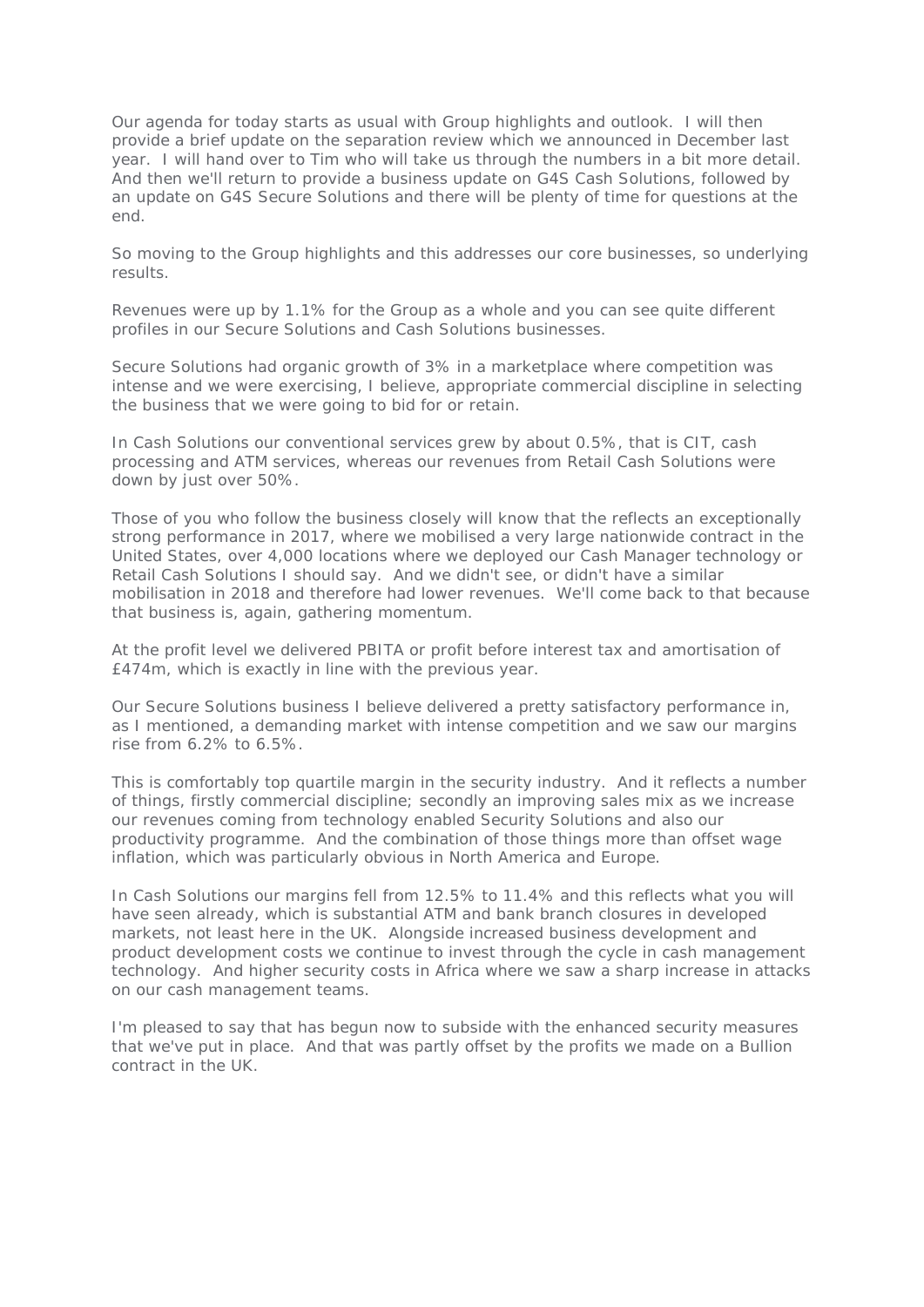Operating cash flow conversion was 96% compared with 107% in 2017 with an average over the two years of more than 100% and Tim in a moment will talk us through that in a bit more detail.

Earnings per share was 16.7 pence per share, again, exactly in line with 2017 and the Board is recommending a final dividend of 6.11 pence per share, also in line with 2017.

Turning to the outlook, as I mentioned we've continued to invest in technology and that is giving us increasing differentiation I should say in the marketplace, which we believe will continue to support revenue growth, particularly in our Security business, but also in our Cash business as we rollout more of Retail Cash Solutions and CASH360.

We are maintaining our medium term guidance of 4 to 6% per annum and that guidance is supported by the contract wins we had in 2018, £1.4bn annual contract value, and our sales pipeline.

Our margin will also, we believe, be supported by the increasing deployment of technology enabled solutions, which in general command a higher margin than traditional manned guarding services.

And of course we announced some 18 months ago, 24 months ago, a productivity programme designed to deliver productivity gains of £90m to £100m by the end of 2020. That programme is on track and we expect to see more of those benefits realised in '19 and '20. Some of those will be reinvested in product and business development and some will flow to the bottom line.

We ended the year with net debt to EBITDA of 2.7 times and as Tim will explain there are a number of significant items to be dealt with in 2019, which means that we expect to be at roughly the same level through this year.

Our policy though is unchanged, which is over the long term to have net debt to EBITDA of 2.5 times or less.

#### *Separation Review*

#### **Ashley Almanza, Chief Executive Officer**

Moving on now to the separation review which we announced in December last year.

Just to orientate ourselves again on Group composition, Cash Solutions comprises 15% of the Group's revenues and 23% of Group profit before interest, tax and amortisation. Secure Solutions makes up the balance, 85% of revenues and 77% of profit.

Our objectives are simple and I hope clear, to create two strong independent companies, each of them industry leaders in the Security and Cash Solutions industries. The Board believes that separation will enable each of those companies to enhance its strategic focus, execution focus and to have the financial strength and flexibility to increase investment in technology, sales, operations and innovation.

So progress update, since announcing the review in December last year we have appointed legal, accounting, tax, financial and other key advisors. And they, together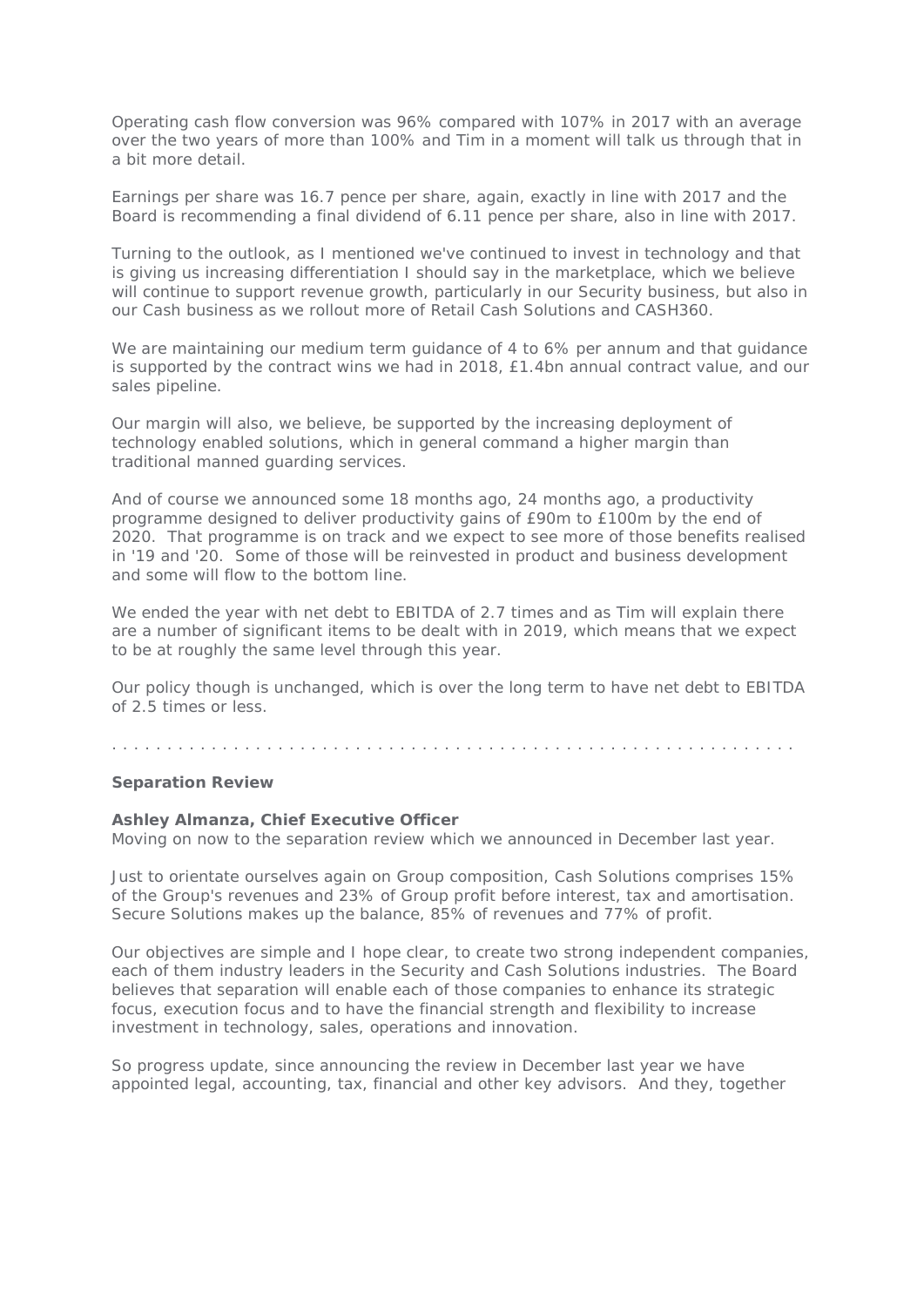with our in house team are working every day, every week to assess a wide range of strategic options, both public and private options.

I'm pleased to say that the review is making good progress, since December we have had two Board meetings, where the Board has spent a good deal of time going through the work in some detail and the Board remains firmly of the view that separation has the potential to unlock substantial value for our shareholders, customers and other stakeholders.

In parallel with the review we're now taking steps to prepare the company to be able to implement separation in the second half of 2019. As you would expect a final decision would be subject to Board approval and depending on the nature and the form of separation we may also need shareholder approval.

Also, since announcing the review we've had a number of unsolicited expressions of interest from parties interested in acquiring our Cash Solutions business, some with, some without Retail Cash Solutions and some expressing an interest in Retail Cash Solutions on its own.

We will assess all of the credible options and at this stage of course we can give no assurance that any of the expressions of interest will lead to a firm proposal or indeed a transaction. And so you'll be unsurprised to hear that we will continue to pursue our own plans with great energy and purpose, whilst assessing these expressions of interest.

Our goal is very, very simple, which is to maximise shareholder value, whilst of course having regards to the needs of pensioners, employees and not least, customers.

A high level view of the work streams and the timetable. You can see from this chart that some of the work streams are more advanced than others. All of them have started, all have made progress, and importantly, we're aiming to complete as much of the review work as is possible in the first half of the year, whilst, as I said earlier, preparing for implementation in the second half of the year.

And with that I'm going to hand you over to Tim who will take us through the numbers in more detail.

. . . . . . . . . . . . . . . . . . . . . . . . . . . . . . . . . . . . . . . . . . . . . . . . . . . . . . . . . . . . . .

#### *Financial Review*

**Tim Weller, Chief Financial Officer** Thanks Ashley, morning everyone.

As Ashley has outlined we've reported full year results in line with 2017 and with improving revenue momentum in the second half, underpinning the positive outlook for 2019.

Let me continue with the underlying business results. Overall Group revenues grew by 1.1% reflecting strong growth in the Secure Solutions businesses in Africa, Americas and Asia and revenues in line with last year in Europe and Middle East. Leading to Secure Solutions Revenue growth of 3%, partially offset by the impact of the strong comparators in the US Cash Solutions business.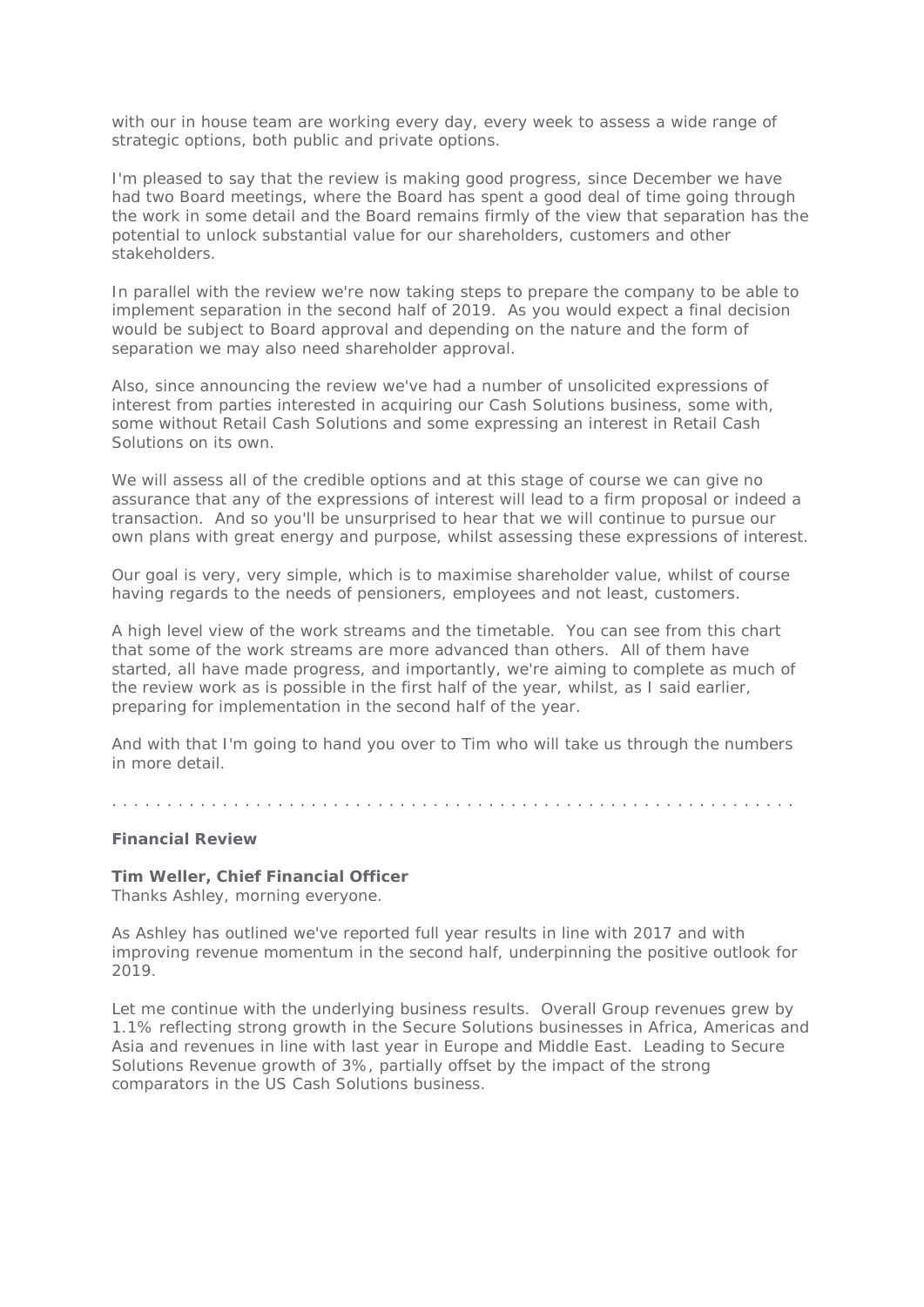PBITA was £474m, in line with 2017, as expected, with 6.9% growth in Secure Solutions and a £25m reduction in profits in our Cash Solutions business, reflecting the impact of ATM estate reduction and bank branch closures in a number of markets. High security costs principally in South Africa partially offset by the early completion of the UK Bullion Centre contract, which we highlighted at the half year.

The interest charge was £109m, £3m lower than 2017, and looking to 2019, while we expect to have saved £20m in interest charges by the middle of the year as a result of recent and upcoming refinancing, this will to a large extent be offset by IFRS 16 changes, which I'll come back to in a later slide.

The effective tax rate was 25%, an increase compared with last year's rate of 24%, mainly reflecting a lower proportion of profits coming from the UK.

For 2019 we expect the tax rate to be around the same level depending on the geographic mix of profits.

Earnings are broadly unchanged compared with 2017 at £259m, with earnings per share of 16.7 pence.

Non-controlling interests reduced to £13m, mainly driven by trading conditions in some of our entities in Europe and the Middle East region where we have minority shareholdings.

Operating cash flow, after pension deficit repayments of £41m, was £453m, £63m lower than 2017, reflecting lower cash flow in the Americas, which is impacted by the US Federal Government shutdown in the run up to the year end and Europe Middle East where the phasing of cash flows in respect of a small number of major contracts reduced cash conversion in the year.

Turning now to the bridge from underlying to our statutory results. We continue to manage effectively the onerous contract portfolio. Related cash outflows were £11m, £1m lower than 2017, with operational improvements enabling us to keep spend at the lower end of our expected range.

A net £9m additional onerous contracts provision was booked in 2018, mainly related to increased losses anticipated on two UK Care and Justice contracts.

To be aware onerous contract cash costs will see a material reduction once the Compass contract comes to an end in August this year. And we expect around 60% of the £51m onerous contract provision to be utilised in 2019.

In addition to the disposal report at the interims in the second half of 2018 we sold our Cash Solutions businesses in the UAE, Colombia and Saudi Arabia. In aggregate these businesses generated revenue of £105m and post tax losses of £6m up to their dates of disposal.

Restructuring investment of £24m after tax relates mainly to strategic efficiency improvements in Europe and Middle East and Americas regions. Underlying PBITA included non-strategic reorganisation costs of £9m, mainly in our Secure Solutions businesses.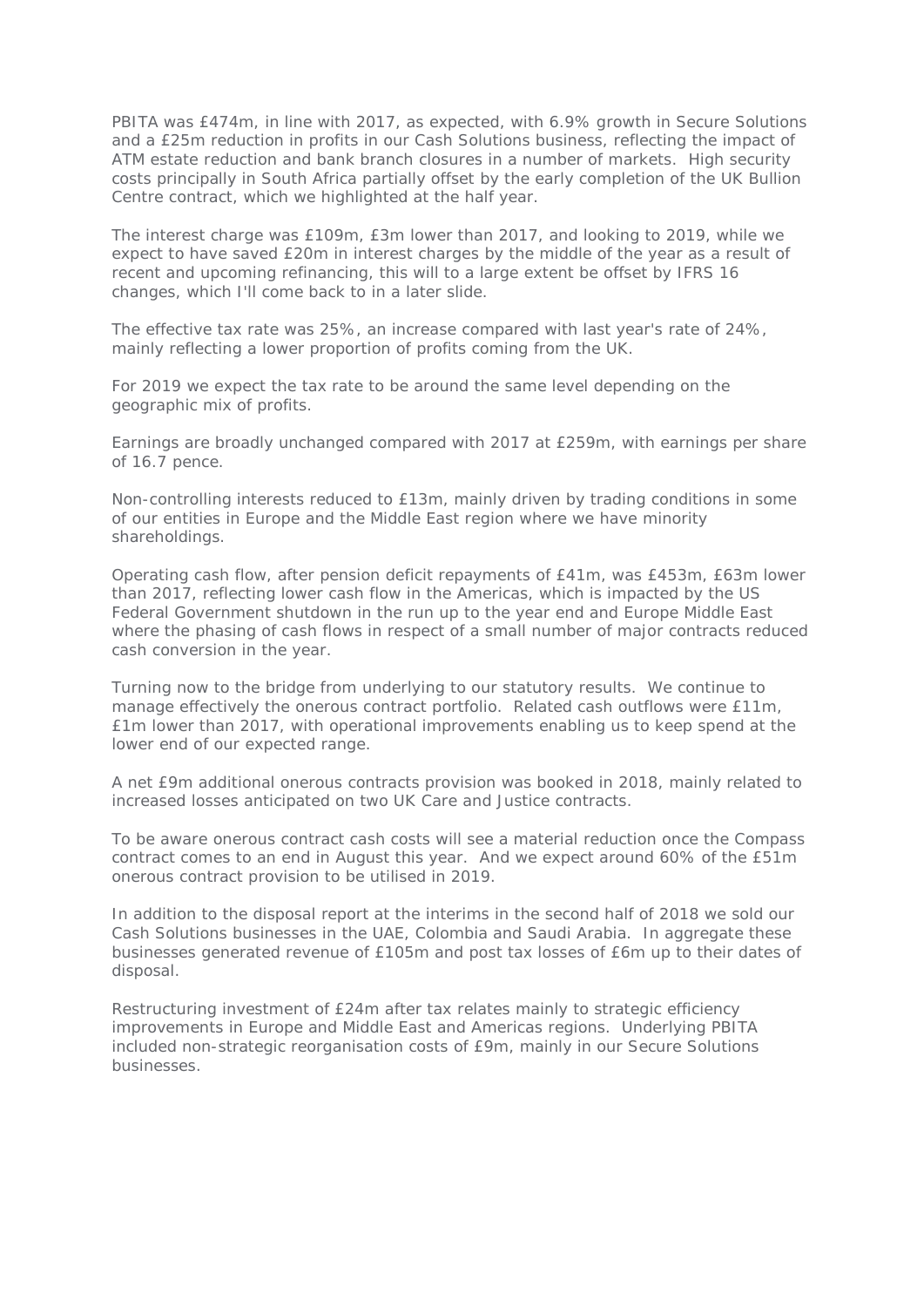And finally the other main reconciling items included the California class action settlement at £100m, a net £80m charge related to employee historical gratuities and claims in Asia and North America, the guaranteed minimum pension equalisation charge of £35m, pre-tax disposal losses of £15m and the related tax credit from these items of £32m.

So that was the bridge, now let's turn to the statutory results themselves. Statutory revenues for the year were £7.5bn. As we already said, underlying revenues showed a small increase in the year and therefore the 4% reduction in statutory revenues primarily reflects the impact of foreign exchange movements, coupled with the reduction of £190m in revenues from businesses disposed of during the current and prior years, including the Group's businesses in Hungary and Israel and or Youth Services businesses in North America.

PBITA declined by 6.5%, reflecting the adverse impact of exchange rate movements and the reduction in disposed businesses PBITA of £17m.

Specific and other separately disclosed items, including investment in restructuring, profit on disposal of businesses, the class action settlement, pension's equalisation and amortisation in respect of historical acquisitions resulted in a net charge of £207m after last year's gain of £10m, which included the £74m profit on disposal of businesses that year.

As a result statutory earnings were £155m lower at £82m, with EPS down to 5.3 pence per share from 15.3 pence.

This slide looks in more detail at the cash flow trends in 2018, where we saw an £80m working capital outflow, compared an outflow of £54m in 2017.

Inventories increased by £10m as we support the deployment of technology solutions for our customers.

Receivables movements resulted in a working capital outflow of £40m, which primarily reflects a lower level of operating cash flow in the Americas and Europe and Middle East regions as I mentioned earlier.

The reduction in payables resulted in a working capital outflow of £30m compared with an inflow of £39m last year.

Overall operating cash conversion was 96%. On average over the medium term we continue to expect annual operating cash conversion to be over 100%.

Turning now to cash flow and net debt, the full movement in net debt for the year is shown on this slide. Starting with the year end 2017 net debt of £1.5bn, underlying operating cash flow was £453m. In terms of investing activities we invested £112m in capital expenditure, we expect this to be in the range of £110m to £130m for 2019, before the impact of IFRS 16.

The £26m restructuring outflow is mainly in respect of strategic restructuring investment in our Europe and Middle East and Americas regions. We received net cash consideration of £45m from disposals and made no significant acquisitions.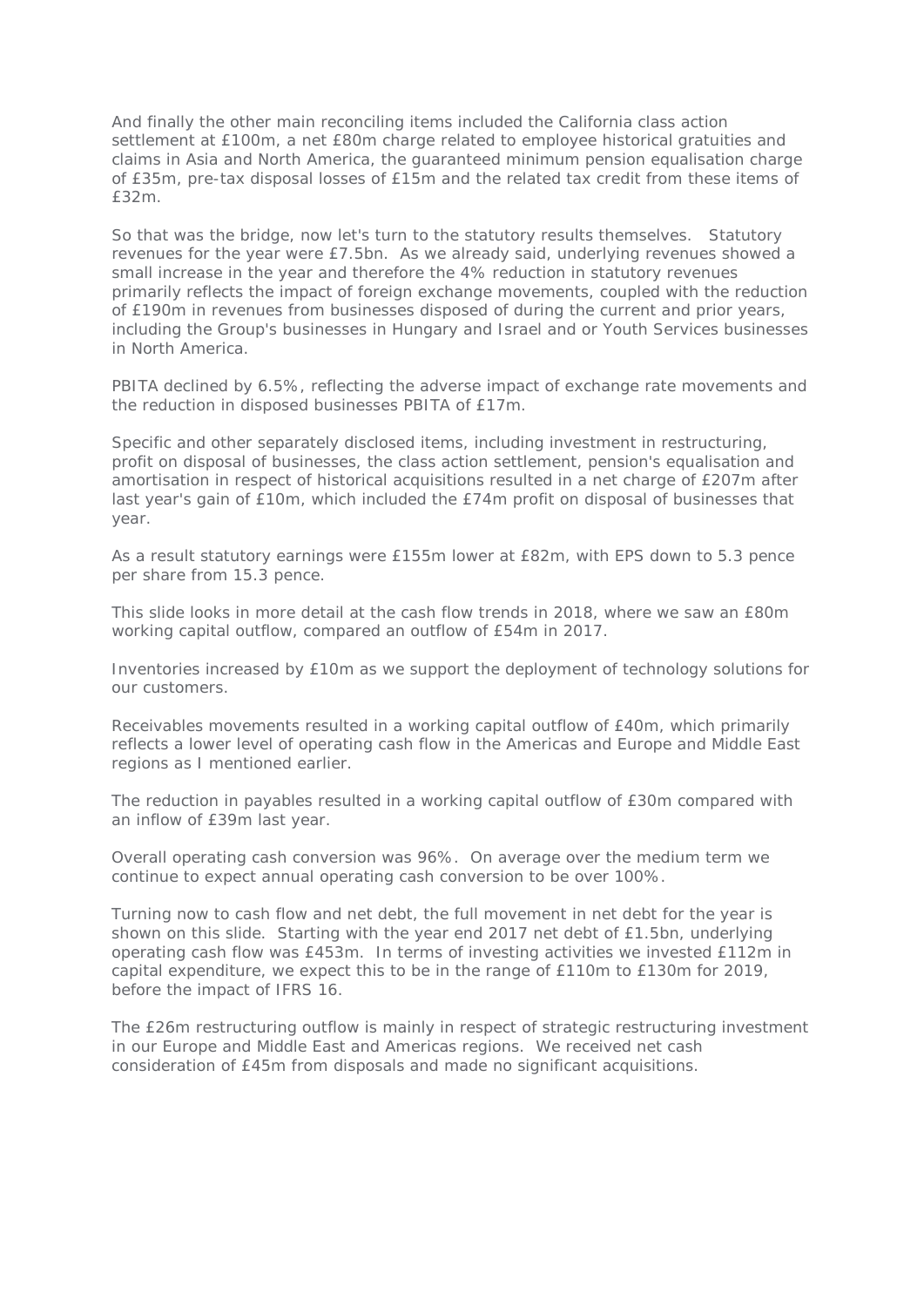Looking at the use of funds of £372m, we paid net interest of £99m, which was higher than 2017, reflecting the timing of annual interest payments on certain of our recent bond issues. We expect this to be around £90m to £95m in 2019.

Cash tax paid was £98m and our dividends paid to equity and minorities were £170m.

After foreign exchange movements and onerous contract outflows we finished the year with net debt, £70m higher than last year.

On the financing front we have very strong liquidity with £672m of cash and cash equivalents and in addition access to unutilised but committed funds of £750m from our revolving credit facility.

Our recent seven year, €550m Eurobond which we launched in December was around four times oversubscribed with an order book of €2bn. This covered our December 2018 maturities and some of our US PP and Public Bonds maturing in 2019.

This means we have now secured interest cost savings which will amount to an annualised level of around £20m from the end of 2019 onwards, following the redemption of our more expensive debt.

Our net debt to EBITDA finished the year at 2.7 times, as Ashley mentioned earlier.

Turning to our financial position and the outlook, our financial policy remains unchanged and we continue to target a net debt to EBITDA ratio of 2.5 times or below. And we expect to continue to achieve that over the medium term.

However, looking to 2019 there will be some significant items impacting on our financial position over the year as set out on the slide.

As we noted in January this year, in the second half of the year we expect to settle the California class action.

The cost of the Separation Review is estimated to be between £25m and £50m depending on the nature of the separation.

As I've already mentioned we expect that around 60% of the £51m onerous contract provision will be spent in 2019, mainly reflecting the cash costs expected in the run up to the exit of the Compass contract.

We anticipate restructuring spend in 2019 in the order of £20m, mainly in our Cash Solutions business.

Reflecting these items we would expect net debt to EBITDA leverage ratio to remain broadly unchanged over the year, although of course, further portfolio actions could have a significant impact on the ratio.

Today's announcement contains details of the expected impact on our income statement and balance sheet of the implementation of the new lease accounting standard IFRS 16.

This slide summarises the portfolio impact - so the pro forma impact of IFRS 16 on the 2018 results. Our balance sheet is expected to show an increase in fixed assets of some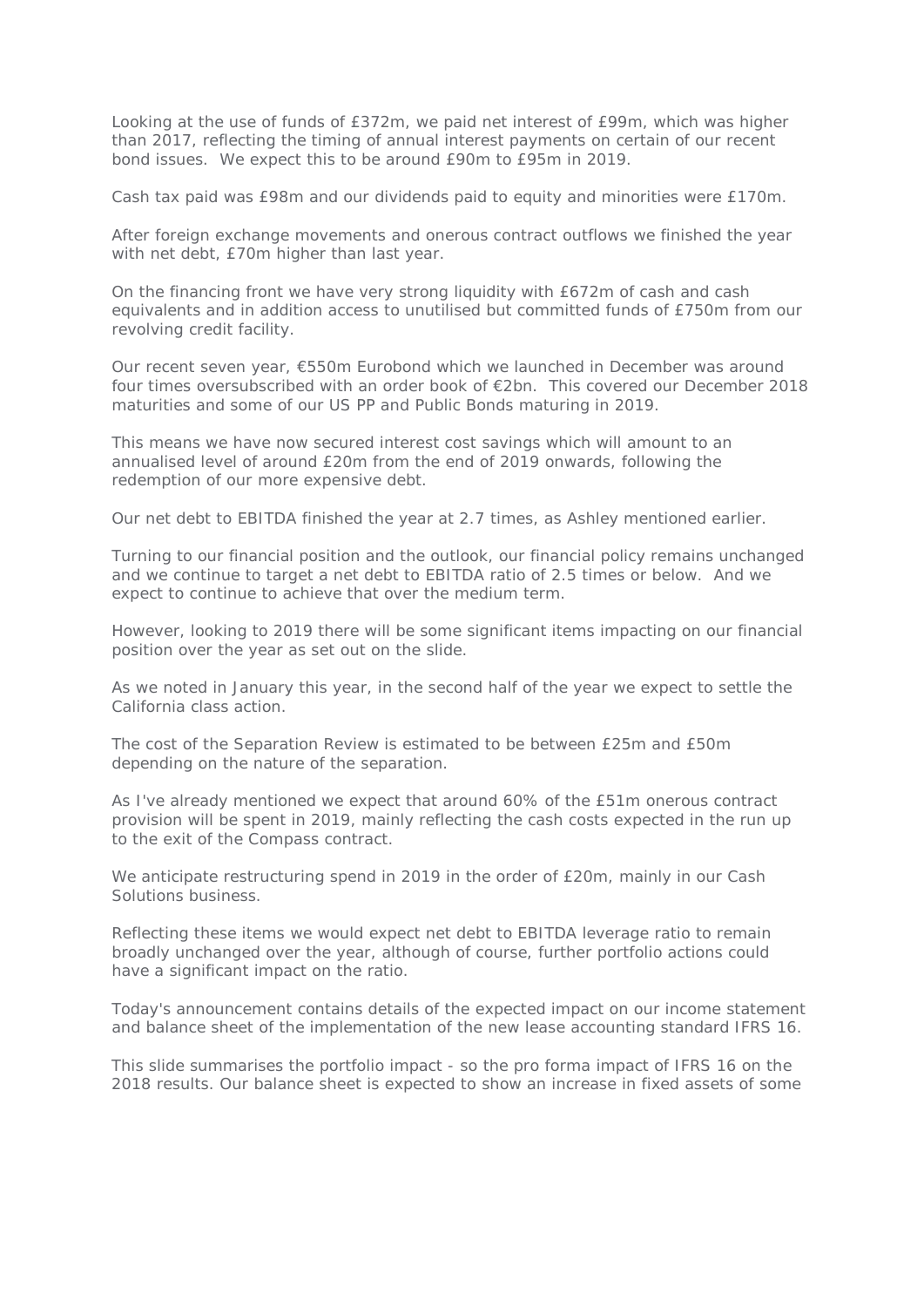£345m, and an increase in financed to these creditors in the order of £410m, reflecting the capitalisation of leases previously classified as operating.

In terms of the income statement we expect that annual operating lease expenses will reduce by some £190m and for this to be partially offset and increase in depreciation of around £155m, leading to an increase in operating profits of around £35m.

This increase in operating profits will be offset at the pre-tax profit level by an increase in lease related interest charges, which we currently expect to be around £20m.

Whilst the Group's reported net debt will increase as a result of the implementation of IFRS 16, the beneficial impact on EBITDA from the accounting changes means that we expect there to be a small reduction in our net debt to EBITDA leverage ratio as a result of the implementation.

On an ongoing basis we expect that annual capital expenditure will increase by around £20m as a direct result of the new accounting standard. And therefore our 2019 guidance for capex, including the impact of IFRS 16 is between £130m and £150m.

We will be refining the calculations that have led to these estimates over the next few months and we'll be implementing the new accounting standard in full in our 2019 half year accounts.

And what that accounting tutorial, I'll now hand back to Ashley.

. . . . . . . . . . . . . . . . . . . . . . . . . . . . . . . . . . . . . . . . . . . . . . . . . . . . . . . . . . . . . .

#### *G4S Cash Solutions*

#### **Ashley Almanza, Chief Executive Officer**

Thank you Tim. Ladies and gentlemen we're going to move on to a review of our two core business starting with G4S Cash Solutions.

G4S Cash Solutions is a global business; we operate in 44 countries around the world and occupy a number one or number two market positions in 41 of those countries. We offer a wide range of services from conventional established services, such as CIT, cash processing, ATM engineering and replenishment, through to international secure logistics and over the last three to four years a growing service line in software and service support for both retailers and now also banking customers.

Starting in the bottom left hand of this chart and moving clockwise the business has revenues of around £1.1bn, with an operating margin of 11.4%. We have 32,000 employees and since developing our Cash technology proposition in the last three to four years we have now deployed that technology to over 23,000 customer locations around the world. Most of those incidentally are outside of North America, although for very good reasons our business in North America has garnered most of the headlines.

The business has a clear strategy, we aim to be the leading provider of conventional services, so CIT cash processing, ATM services, built upon outstanding customer service and cost leadership, which is critical in a network business.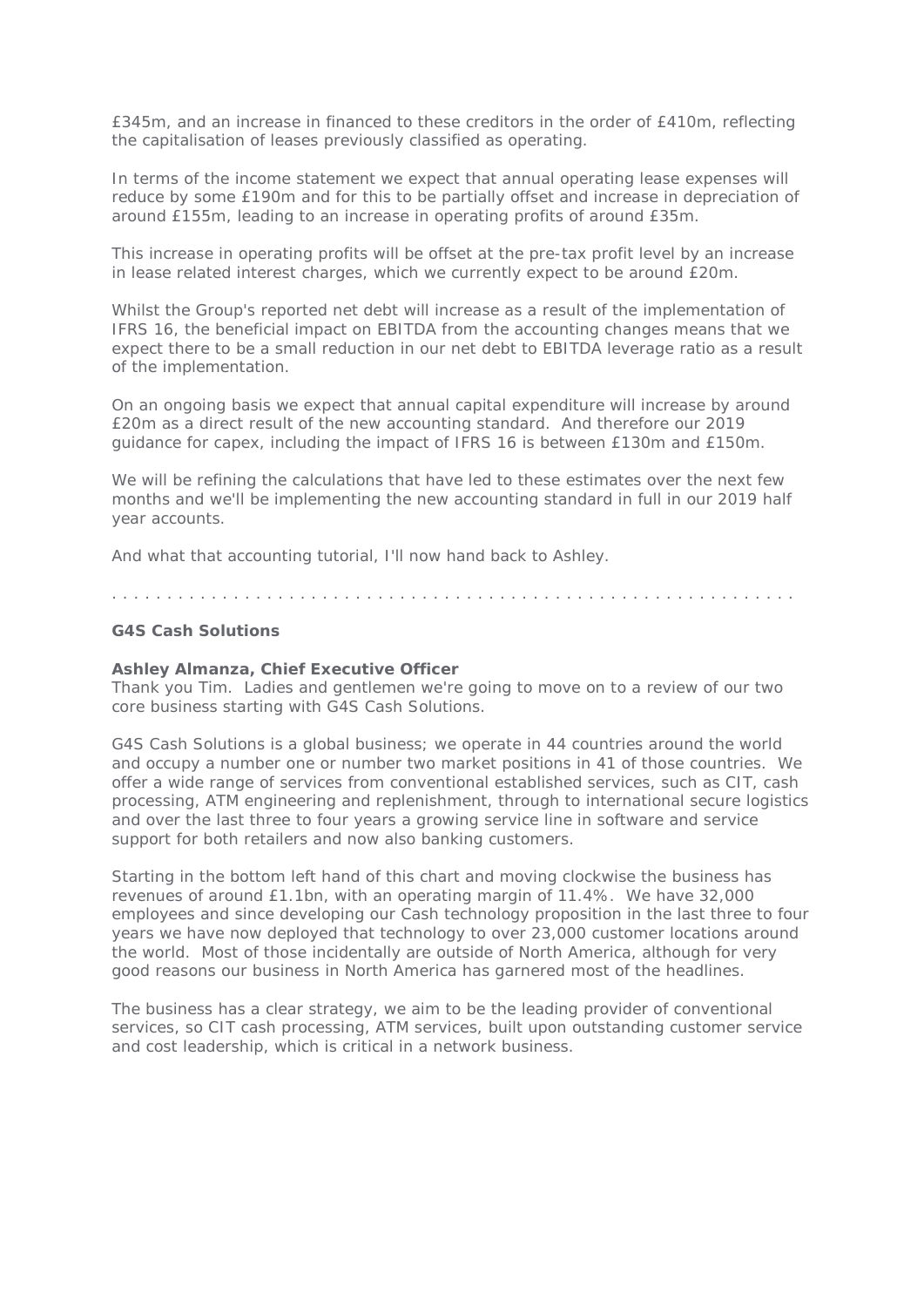We have a continuous ongoing programme of productivity in this business, which has delivered significant benefits over the last few years and is much needed to maintain our competitive position in the markets in which we operate.

We aim to be the industry leading provider of technology solutions for Cash Management and our aim is to take those solutions and globalise them, or roll them out across the markets in which we operate and indeed some markets in which we don't today operate.

To support that strategy the business has a number of, I think, very important competitive advantages, our global footprint gives us access to substantial markets and also scale. We do have industry leading positions in Asia, Africa, Europe and North America. And as I mentioned earlier we're number one or number two in most of our chosen markets.

We would say, perhaps immodestly that we are already the market leader in the development and deployment of Cash Management Solutions, particularly in the large retail segment. We have now developed an offering for the small retail segment which we have launched this quarter in North America. We have a similar offering in Africa,. Asia and Europe already. And of course all of this is underpinned by a continual focus on efficient operations.

The industry is going through enormous change and that presents both risks and opportunities. Most obviously the risks have been evident in developed markets where we've seen significant bank branch closures and reductions in ATM estates, which has affected gross market volumes.

On the other side of the coin in emerging markets, excluding China, where we don't operate, we have seen gross market volumes continue to grow.

The biggest opportunities we believe that we have relate to further outsourcing, the next generation of outsourcing for both banks and business customers, principally retailers, but all business customers. Most of the cash handling today is still done by principals rather than by Cash Management companies such as G4S. And through a combination of cost leadership and technology, we're able, we believe, to not only deliver a reliable service, but a lower cost service - and this has now been proven in Europe.

So in North West Europe and the UK we now have bank customers who have outsourced their Cash Management operations to G4S. We have taken significant cost out of their cost base and proven that we can deliver that service reliably. And in North America, Europe, Africa and Asia we are increasingly persuading business customers in retail, leisure and other segments to outsource their cash management to G4S, again, taking out significant cost from their cost base.

Turning to 2018 we very clearly saw the effects of bank branch closures, ATM reductions in our numbers. Notwithstanding that, revenues in our traditional or conventional services grew by 0.5% and as I mentioned earlier the big change year on year was in our technology business in North America, where we had the large mobilisation in 2017, not repeated in 2018. The effect of the mobilisation has now full annualised and won't affect 2019.

Our margins came down by 110 basis points in this business, again, principally reflecting bank and ATM shrinkage. Added to which we had higher security costs and Tim mentioned the benefit of the Bullion contract.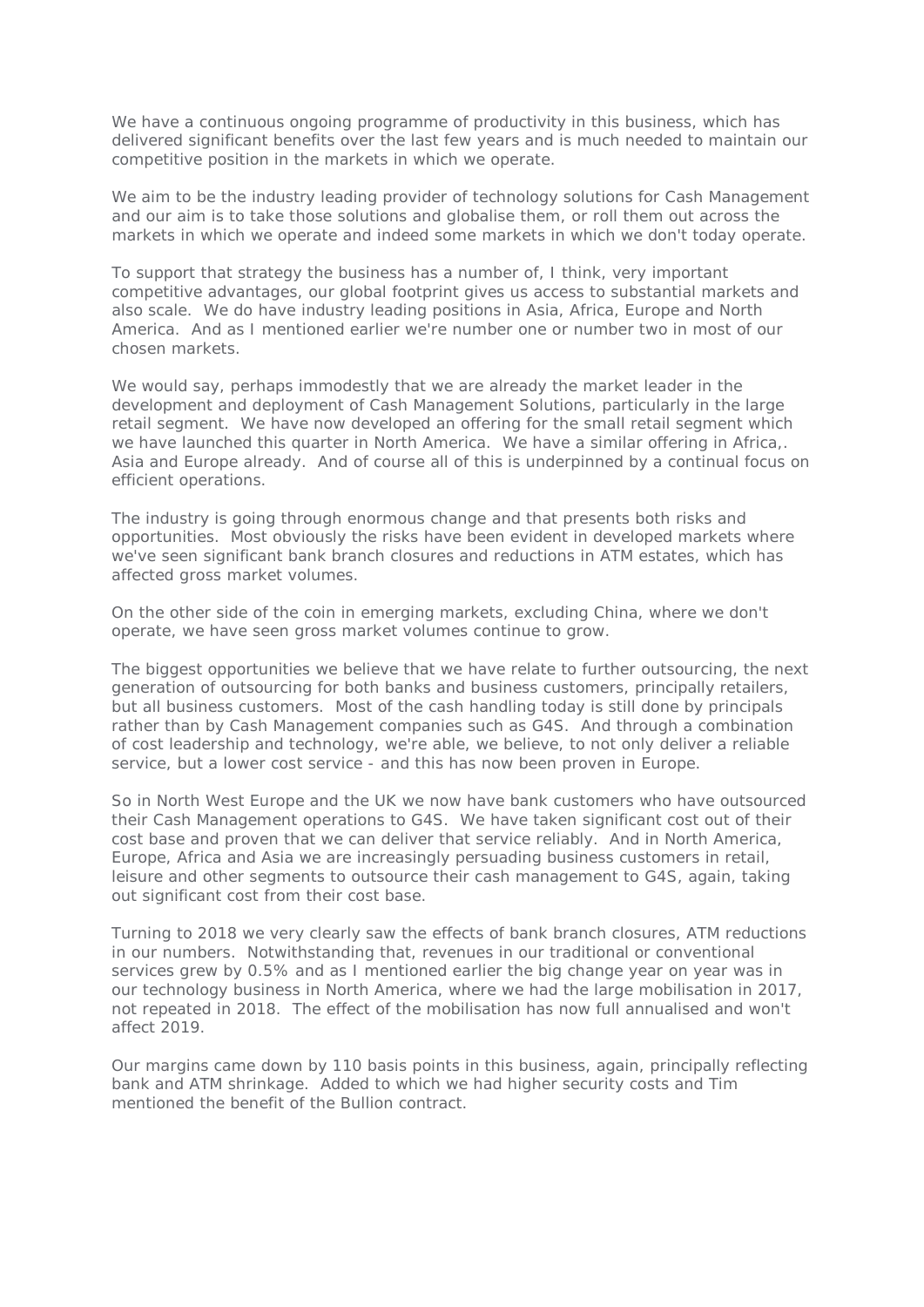Our Retail Cash Solutions business is just over three years old, so a fairly young business, it's already profitable, cash generative and continues to grow. It is gathering scale and we ended the year, 2018, with margins of just over 15% in that business. That's a blended hardware, software, and service margin; we think there is room to improve that further.

We have a clear business plan to restore revenue momentum in our Cash Solution business. Building on our established base we are using cost leadership to take market share. And we're using both cost leadership and technology to persuade banks to outsource more of their cash management to G4S. And we have active discussions in Europe and we have our first commercial customer in the US with a large bank pilot scheduled to take place in 2019 in the United States. We're deploying the same approach in Asia and Africa.

Our technology business is shown here in two parts, North America and Rest of World. Rest of World at the moment is typically led by a small retail format solution, where we've seen continuing strong growth in our pipeline through the second half of 2018. We believe the benefits that are now becoming very evident to retail customers means that this business can continue to grow for many years, penetration is very low, single digit penetration in Cash Handling of our software application for small retailers.

And similarly in large retail formats, very low penetration, we have undoubtedly got the market leading position in North America, the United States and Canada and we're looking to deploy that large retail format in some of our other developed markets where the arbitrage between labour and technology is most attractive.

In addition to our large format solution I mentioned a moment ago, we have just this quarter launched our small retail solution in North America and we feel pretty optimistic about its prospects. This is not a space where we have competed actively before.

And finally in North America, as I mentioned we have our first commercial contract with a Bank and we're running a pilot this year with a top three bank in the United States.

So diversified sources of revenue growth for this business, complemented by our ongoing productivity programme. Tim mentioned we're investing £20m this year in restructuring, most of that going into our Cash business. So our aim is to restore not just revenue momentum but also momentum in the bottom line.

I want to take a minute or two on Retail Cash Solutions, you can see here described our value proposition, which is a cloud based Cash Management software solution. It provides our customer with sophisticated reporting, including predictive tools and same day credit at bank.

On the left hand side of this chart you have the proprietary ingredients of the solution that we provide to our business and retail customers. That is our proprietary software platform and our shared service centre and we bring those together to provide full integration for our customers, between instore cash, corporate treasury and their banks, and banks plural, most of our customers have multiple banks and we're able to integrate all of the information and provide them with comprehensive cash management.

On the right hand side you have important ingredients which we procure through a diverse supply chain. That is typically devices and maintenance support for those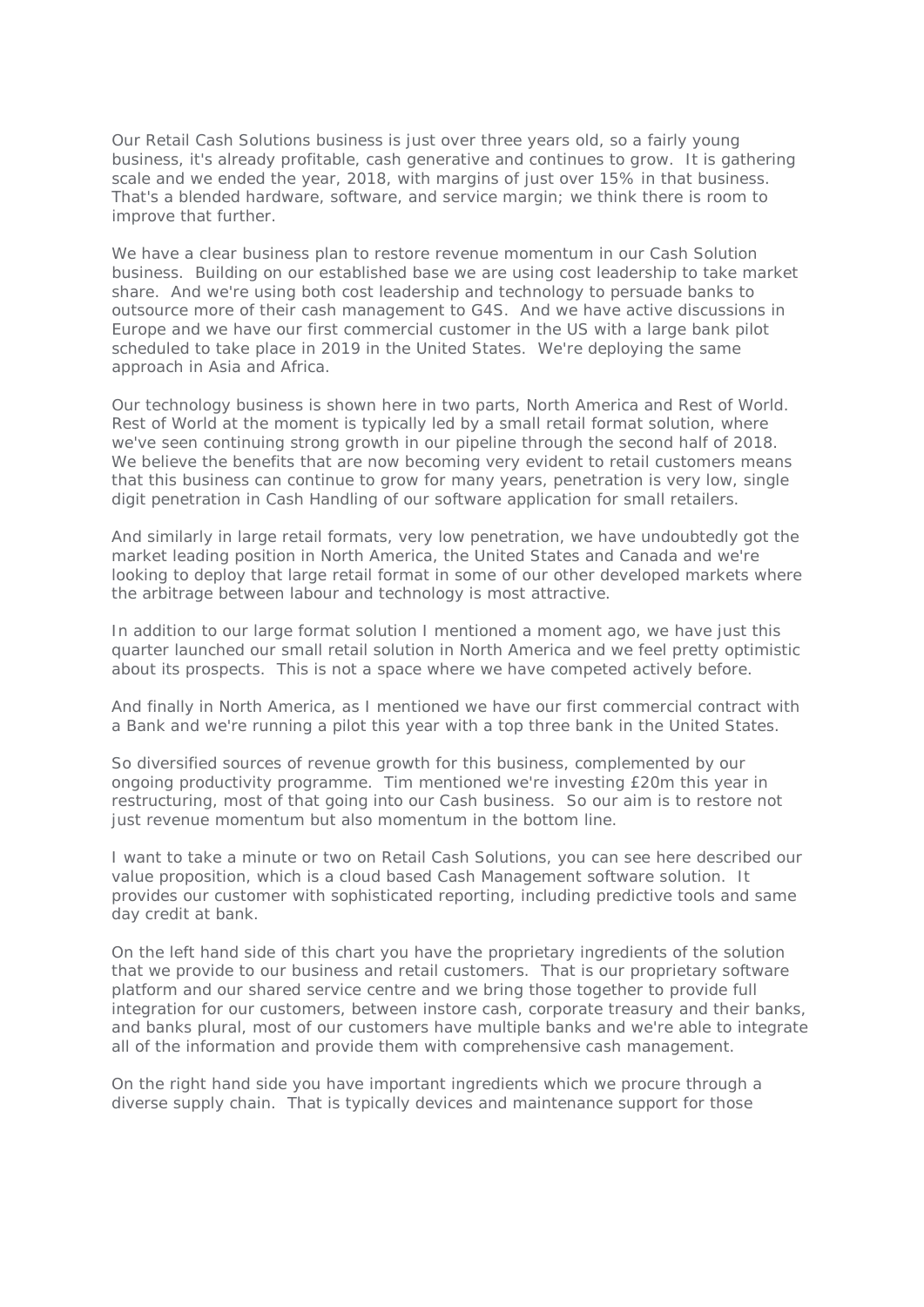devices. Essentially this is a pass through cost and a past through service. We have a back to back contract with our vendors who provide that service to us and we then provide an integrated service to our customers.

Our business model is clear now, we're building a subscription based revenue model, asset light. And as this business develops at scale, some of the lumpiness that we've seen in the start-up years will recede and we'll build a stable recurring revenue base.

What's driving the growth? The customer benefits are what's driving the growth and they are shown on this slide. Labour saving, we've been able to take up to 80% of the labour cost of cash handling out of our customers' cost base, 50% of the cost of bank deposits. We offer bank owned cash through our partnership with leading banks and that of course reduces our customers' working capital requirements.

We have reduced idle cash using our software, which has algorithms that enable stores to more accurately predict how much cash they need and that has led to up to an 80% reduction of cash in register or in store for some of our clients.

And finally it's a more secure way of handling cash by eliminating multiple human touch points we've been able to reduce considerably cash losses for some of our largest clients.

These are all strong compelling reasons for this service to continue to grow we believe.

The market opportunity is enormous, we're not suggesting we will capture all of the market, we estimate the market to be around £25bn per year. Most of that market is in North America, just under half of it, where we are the market leader in large store formats and we're well positioned in Europe, Middle East, Africa and Asia to deploy the same solution. So enormous potential with very low penetration globally, there is room for more than one competitor, so we can grow comfortably we believe whilst maintaining margins.

. . . . . . . . . . . . . . . . . . . . . . . . . . . . . . . . . . . . . . . . . . . . . . . . . . . . . . . . . . . . . .

### *G4S Secure Solutions*

#### **Ashley Almanza, Chief Executive Officer**

I want to turn now to G4S Secure Solutions, this is a picture you've seen before, but recently updated with Freedonia market data showing projected demand for security services out to 2022. A global market of over \$240bn, with a compound average growth rate of 5.8% over the period show.

We are well positioned in each of these regional markets. We are quite selective in the segments that we compete in, so we don't compete in every segment that is compiled by Freedonia. And we project that our business has the potential to grow between 4 to 6% over the same period.

Importantly our customers' needs are changing, particularly in the mid and large customer space, where their stakeholders are requiring more sophisticated solutions for what is to them a more complex risk and threat picture. Large companies such as G4S, who have the resource, the capabilities and the breadth of resource to develop more sophisticated solutions such as you saw in the film at the start of this presentation, we believe have an advantaged position in this market.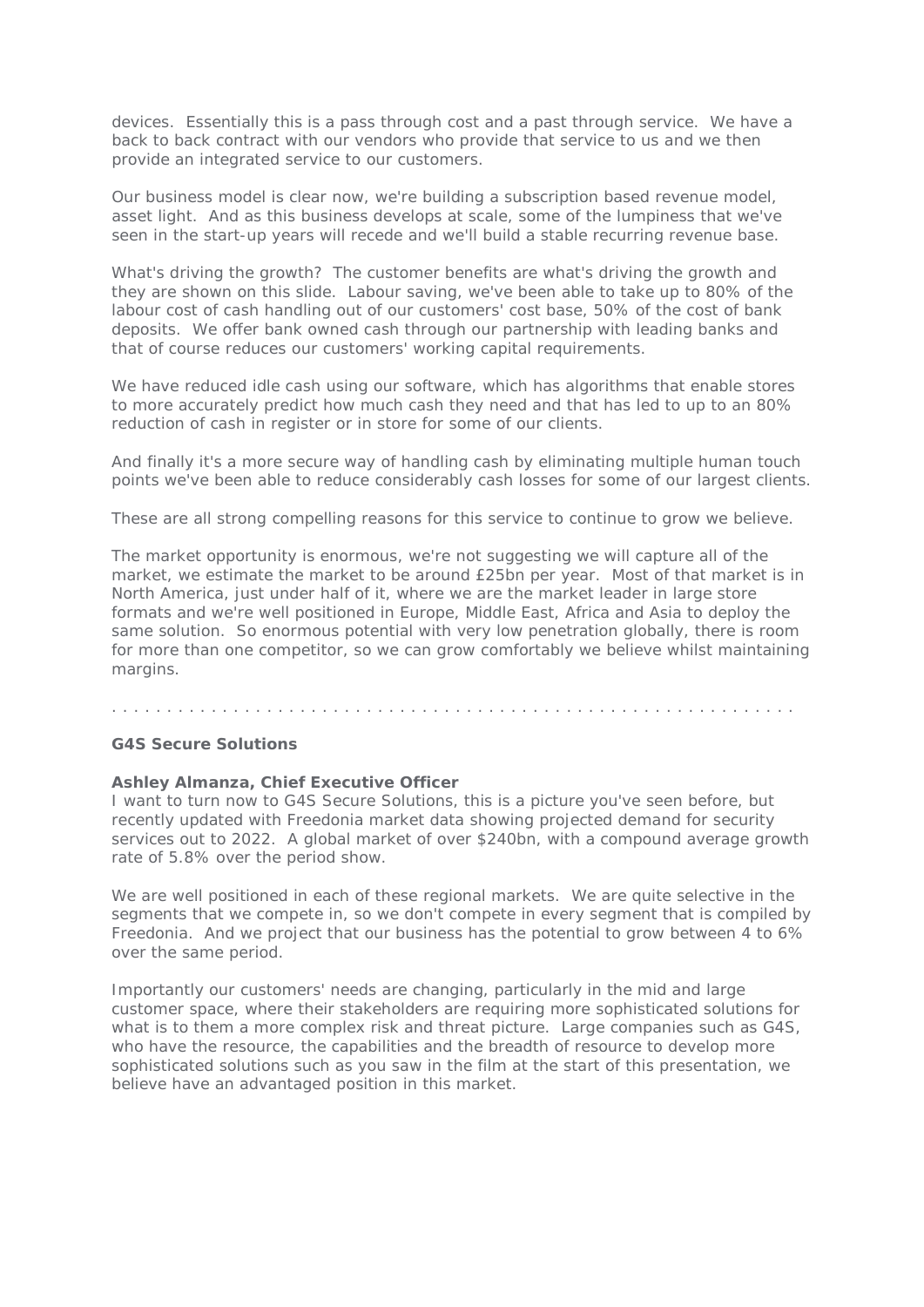Again, starting bottom left hand of this chart and moving clockwise, our Secure Solutions business has revenues of £6.2bn. We operate in over 90 countries around the world, covering six continents and we're organised into four regions. Our profit margins are 6.5%, which reflect a premium market position. And around 45% of our revenues now include some form of technology enhancement.

We have a clear strategy, deliver industry leading, technology enabled Security Solutions, again as you saw in the film at the start of this presentation. We have been investing in building capability in risk consulting, maintaining our premium offering in manned security, and developing software and data analytics capability to offer our customers integrated solutions.

That strategy is supported I think by some clear competitive advantages, a global footprint, a strong brand, proprietary products, both software and service, and a growing expertise in risk consulting, we have over 500,000 employees around the world.

Our industry, like most, faces both risks and opportunities. The risks that have been evident in the last 12 to 24 months have been tight labour markets, which have shown up in several ways, firstly obviously higher wages and that's put pressure into the bidding process and we've seen very intense competition in bids. In some cases too intense. We don't believe sustainable. And we reference frequently over the last 18 months commercial discipline.

We have stayed out of some of those competitions and I think the benefit of that is now being reflected in our margins. And interestingly in some of those cases customers who went away to another service provider are now returning to G4S.

Our business model is also clear and should be hopefully familiar to you. Our goal is to combine our people, our risks, skills, security skills and capabilities with G4S technology. Not all of this technology is proprietary technology, indeed most of it is not. And the capability that we've been building is to hire technologists who know how to integrate other people's technology into our security offering and to go to the market with an integrated position and over time build a trusted partnership with our customers.

Turning to 2018 and the outlook in Secure Solutions, as I said at the start of the presentation I think our Secure Solutions business delivered a pretty satisfactory performance in 2018, particularly if you take into account the competitive landscape and tight labour markets.

We saw strong revenue growth in three of our four regions, Europe, Middle East was flat, Africa was over 6%, Asia 6%, US over 5% and the Americas combined came in at 4.8%. That translates into very strong profit growth in Africa, the Americas and Asia. And we managed to offset stagnant trading conditions on the top line in Europe with cost initiatives and posted a small increase in our profits year on year, maintaining overall a net margin of 6.5%.

As we have turned into 2019 we have maintained good revenue momentum, supported by a strong pipeline. We continue to see our differentiation through technology enabled services, helping us to win and keep business. And that also has a positive effect on our sales mix.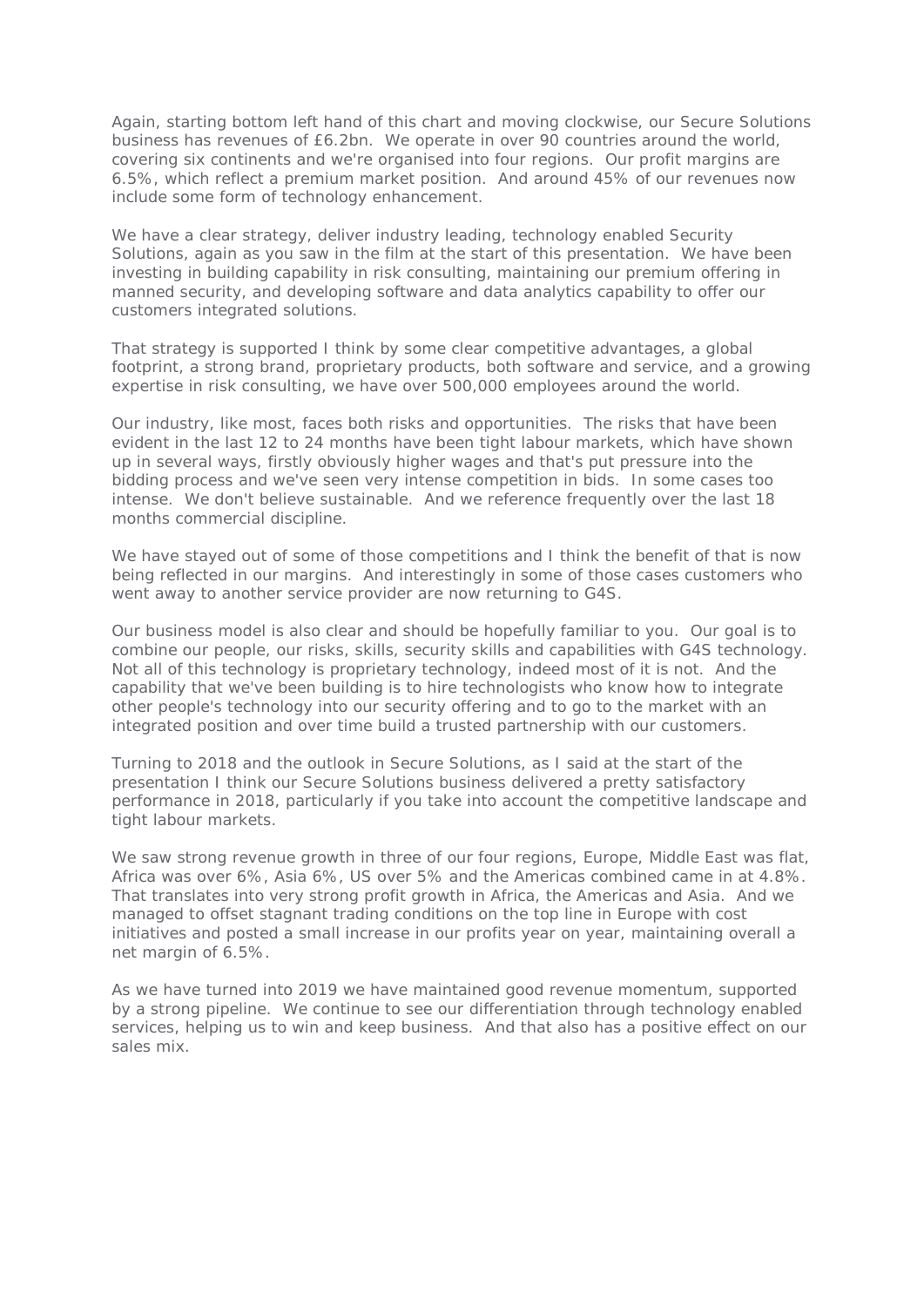The risks remain in the market in terms of tight labour markets, wage pressure and obviously customers who are looking for efficiencies. We manage all of those ingredients actively and we will continue to maintain commercial discipline.

That completes the presentation ladies and gentlemen and we'd be happy to take any questions you may have. If you're attending through the webcast you can post your questions and Helen will ask the question on your behalf. If you could raise your hand a microphone will be brought to you and if you could give your name and affiliation that would be most appreciated. Could we go to gentleman at the front, Robert, please?

. . . . . . . . . . . . . . . . . . . . . . . . . . . . . . . . . . . . . . . . . . . . . . . . . . . . . . . . . . . . . .

#### *Questions and Answers*

#### **Robert Plant, Panmure Gordon**

It looks like organic growth moderated in Q4 compared to Q3, is there any particular difference in terms of trading trends between those two quarters?

. . . . . . . . . . . . . . . . . . . . . . . . . . . . . . . . . . . . . . . . . . . . . . . . . . . . . . . . . . . . . .

And what's the outlook for the phasing of organic growth in 2019?

#### **Ashley Almanza, Chief Executive Officer**

Thanks Robert, I'll ask Tim to add his comments. I think much like the presentation we saw you have to look at the two business segments separately. So our momentum continued in Secure Solutions, both in terms of pipeline, sales and revenue. But in Cash Solutions there's no question that we saw the effect of bank branch and ATM closures affecting revenue momentum in the Cash segment.

As we go into 2019 we have certainly got work to do in our Cash business and we have a clear plan to do that. We are very actively engaged with bank customers and retail customers in our efforts to persuade them to outsource Cash Management to us. And we're using our cost leadership to also compete for existing conventional business.

In Secure Solutions we've got a good pipeline. We started the year quite well in Secure Solutions and I think we're optimistic about top line growth in our security business for 2019. Do you want to add anything Tim?

. . . . . . . . . . . . . . . . . . . . . . . . . . . . . . . . . . . . . . . . . . . . . . . . . . . . . . . . . . . . . .

#### **Tim Weller, Chief Financial Officer**

Just in terms of the kind of regional growth in the last question, overall Secure Solutions growth was just over 3% and that was underpinned by a strong performance in Africa and the Americas in particular, as Ashley has talked about, the US is very strong for us at the moment.

In Cash Solutions it was down by about 11% in the last quarter, compared to last year's last quarter. That is once again the impact of North America Retail Cash Solutions where there was a big rollout in the last quarter of 2017 that wasn't replicated in the last quarter of 2018. So overall the revenue growth in the last quarter for the Group as a whole was 1%.

. . . . . . . . . . . . . . . . . . . . . . . . . . . . . . . . . . . . . . . . . . . . . . . . . . . . . . . . . . . . . .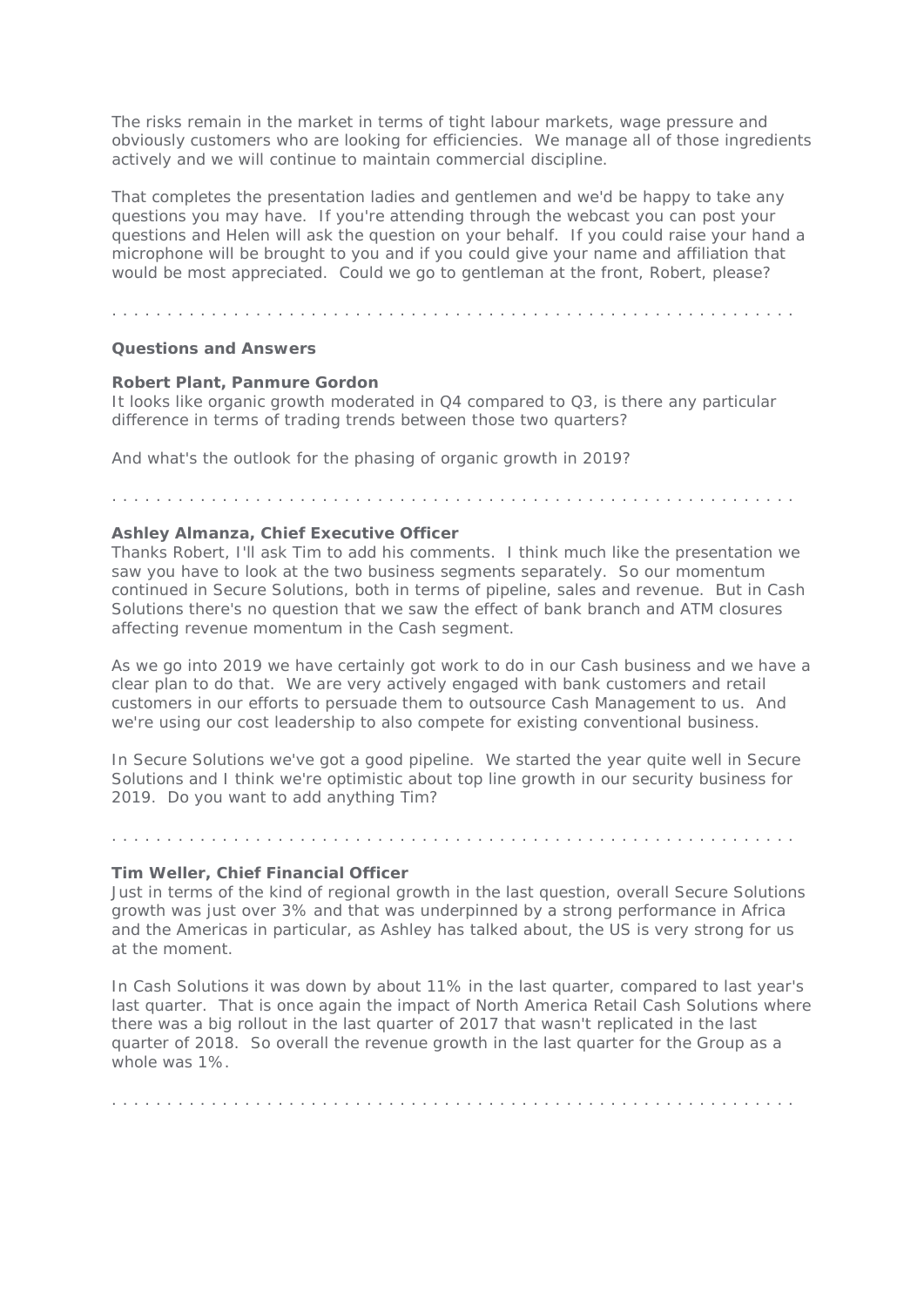#### **Ashley Almanza, Chief Executive Officer**

And just to add to that the Retail Cash Solutions business is not yet four years old and inevitably that means our revenue is going to be lumpy, not least when we're winning some of the biggest customers in the market, mobilising those, we - I think it's reasonable for us to ask our customers to pay for mobilisation and that expresses itself in quarters where we have exceptional revenue growth. As this business gets more scale that lumpiness is going to diminish and we're going to see a more stable recurring revenue platform from Retail Cash Solutions.

. . . . . . . . . . . . . . . . . . . . . . . . . . . . . . . . . . . . . . . . . . . . . . . . . . . . . . . . . . . . . .

#### **Robert Plant, Panmure Gordon**

And then what level of organic growth would you expect for the Group this year?

**Ashley Almanza, Chief Executive Officer** We're not changing our approach to guidance, which is 4 to 6% over the medium term. Thanks Robert.

. . . . . . . . . . . . . . . . . . . . . . . . . . . . . . . . . . . . . . . . . . . . . . . . . . . . . . . . . . . . . .

. . . . . . . . . . . . . . . . . . . . . . . . . . . . . . . . . . . . . . . . . . . . . . . . . . . . . . . . . . . . . .

#### **Sylvia Barker, JP Morgan**

So just on organic just to follow up, so first of all so the Care and Justice business overall took about 100 basis point off of your organic in Q3, how much of that was due to the contracts which are now onerous - reclassified as onerous, was that a material part?

And then just on gross margin, so kind of the statutory gross margin is down about 50 basis points, do you have an underlying metric that you can kind of talk around and what that did year on year?

And then just around the small retails solutions in North America, so two of your biggest competitors obviously have relatively large businesses and you tend to use their services in the large solutions part of the business for the CIT part. Should we think about you maybe using the private - the other kind of player, the private one, Garda, perhaps more as a partner for the small solutions or are you still partnering with the likes of Loomis and Brink's even though they have the same product in the market already?

. . . . . . . . . . . . . . . . . . . . . . . . . . . . . . . . . . . . . . . . . . . . . . . . . . . . . . . . . . . . . .

#### **Ashley Almanza, Chief Executive Officer**

Okay, so hopefully I'll remember all of those questions. I'll ask Tim to - I don't think the onerous contract was a material factor, but I'll ask Tim to confirm in a moment. Gross margins, again, I think you've got to look at Cash and Secure separately.

There is no question competition - this is a competitive industry and we look to stay in our bottom line margins, we don't confine ourselves to gross margins but those are important. And as I mentioned in my presentation, Tim made the same comments, the last 18 months have seen I would say pronounced competitive intensity in both Security and in Cash. And I would say we're starting to see some of those chickens come home, if that's an appropriate metaphor. So hopefully we'll see a more - more disciplined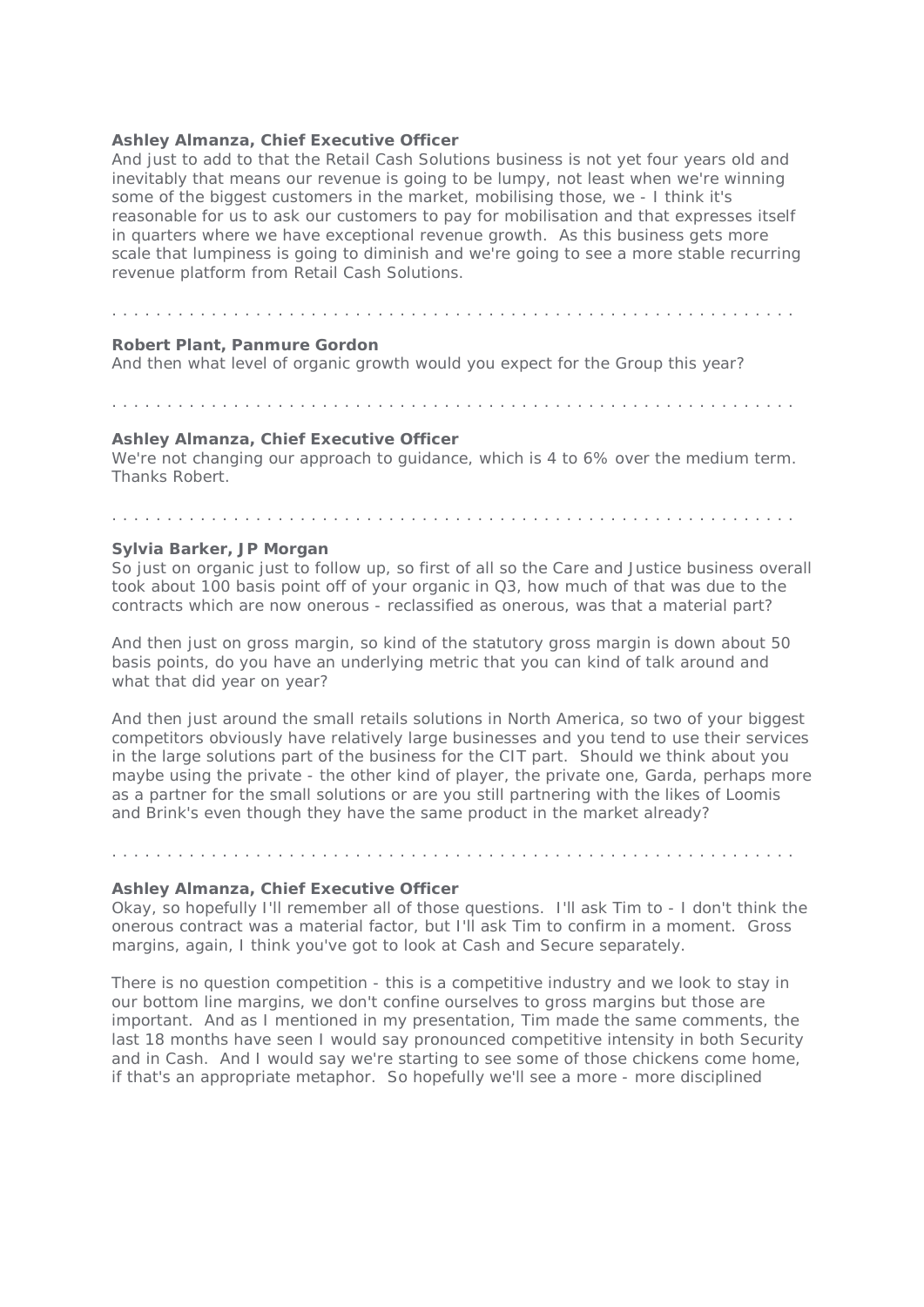behaviour in the market. But we can't guarantee that, there is always somebody who is willing to take the risk.

I think for us it's simple, the market is big enough, there are plenty of customers, the big lesson for us over the last 18 months, 24 months has been to have the confidence to pursue the premium market segments. There are still customers for whom service, quality of service, reliability, brand, reputation, all of those things matter. And so we invested in reshaping our sales teams to pursue those segments and invested in product and service development to serve those segments. And I expect that trend to continue.

I can't offer you an easy metric, we've got many dials on our dashboard, there's not a single metric that I could offer you. Our goal is to grow earnings and cash flow, bottom line.

On the suppliers, as we like to think of them in North America with whom we work, actually we work with all three and sometimes we work more with the private supplier than the public companies, very often. So perhaps I'll correct myself, we work with two of the three, one we're less likely to work with.

In the small box space there are also regional players in North America, with whom we work and that has so far been a successful recipe for us. We're aggregating a lot of demand in that market. And so I think you know the question is - for the CIT operators is do they want the volume in their network? And so far the answer appears to be yes they do. So they are all - with one exception they have all been keen to partner with us.

Outside of North America of course we use our own network where we have it and where we don't we follow the same recipe, which is back to back contracts on both cost and service to support our technology offering.

So I'm not sure if I really answered that question so feel free to come back on that Retail Cash Solutions questions. Tim, anything?

#### . . . . . . . . . . . . . . . . . . . . . . . . . . . . . . . . . . . . . . . . . . . . . . . . . . . . . . . . . . . . . .

#### **Tim Weller, Chief Financial Officer**

Yeah, on the onerous contracts, where a contract becomes onerous we actually restate the comparators to make sure that everything is like with like. So the organic growth numbers I was talking about in answer to Rob's questions those actually adjust out for the effect of moving onerous contracts to and from underlying.

For the Secure Solutions as a whole across the full year the revenue growth of 3%, if you strip Care and Justice out it would still be 3%, so it doesn't actually impact on the overall Secure Solutions growth - what is going on in Care and Justice?

. . . . . . . . . . . . . . . . . . . . . . . . . . . . . . . . . . . . . . . . . . . . . . . . . . . . . . . . . . . . . .

#### **Sylvia Barker, JP Morgan**

So in Q3, obviously that was quite a big impact, so are the two contracts that you've reclassified - were they accounting for a big part of the 100 basis points?

. . . . . . . . . . . . . . . . . . . . . . . . . . . . . . . . . . . . . . . . . . . . . . . . . . . . . . . . . . . . . .

**Tim Weller, Chief Financial Officer**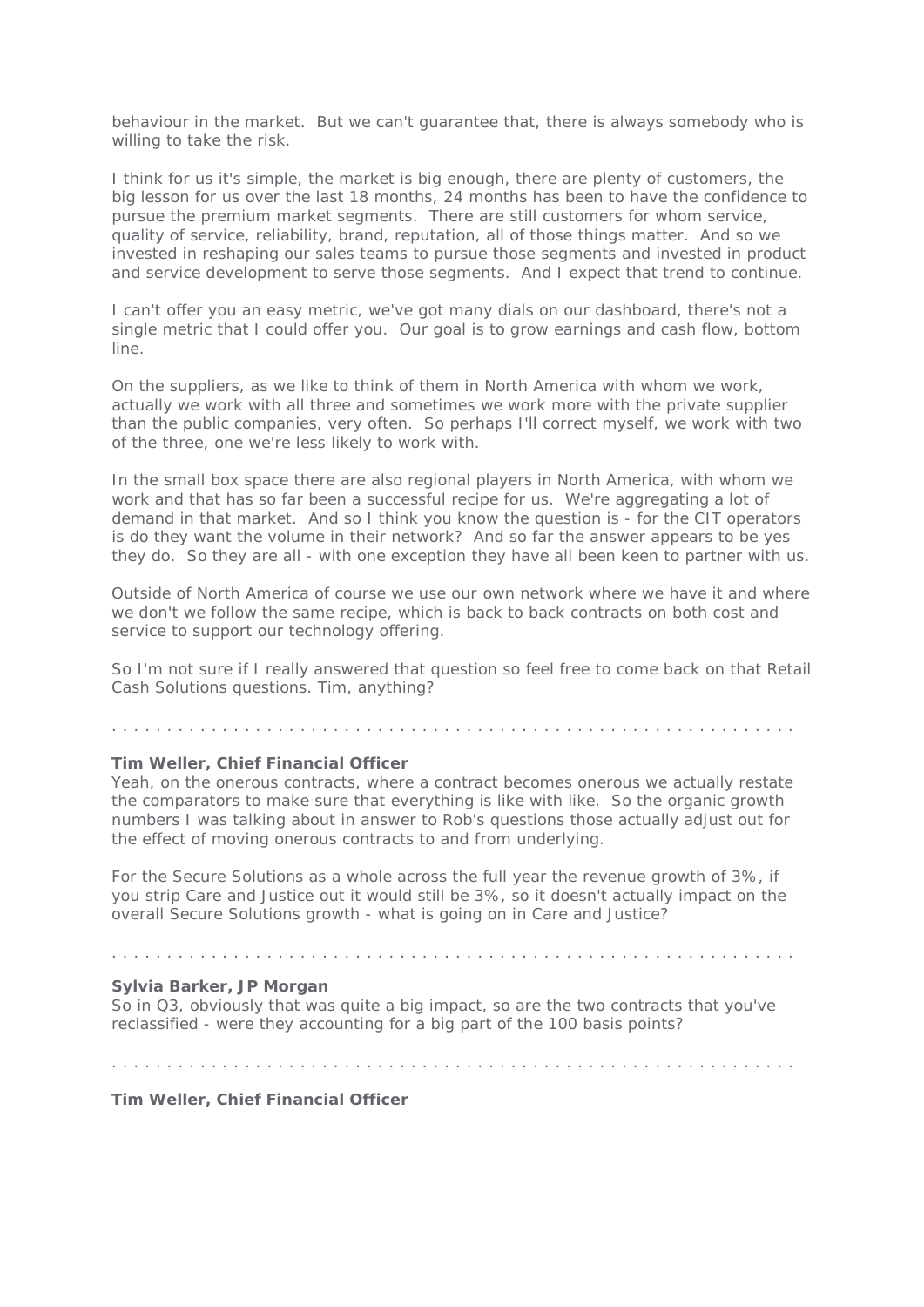#### No.

#### . . . . . . . . . . . . . . . . . . . . . . . . . . . . . . . . . . . . . . . . . . . . . . . . . . . . . . . . . . . . . .

. . . . . . . . . . . . . . . . . . . . . . . . . . . . . . . . . . . . . . . . . . . . . . . . . . . . . . . . . . . . . .

**Sylvia Barker, JP Morgan** So it's different.

**Tim Weller, Chief Financial Officer** It is, yeah correct.

#### **Andy Grobler, Credit Suisse**

Three if I may. In Retail Solutions through last year there were quite a few announcements of contract wins in terms of the total number of large boxes out there, there wasn't all that much of an increase compared to those announcements. How much growth do you have embedded from those wins last year for 2019? Question one.

. . . . . . . . . . . . . . . . . . . . . . . . . . . . . . . . . . . . . . . . . . . . . . . . . . . . . . . . . . . . . .

Question two, also on Cash Solutions, the margin in the traditional bit was down quite sharply, a couple of hundred basis points, coming into this year where you're using price or cost advantage to win new business, should we expect that to change, or you know what could drive margin improvement through this year given those circumstances?

And thirdly, just a slightly technical one on IFRS 16, you mentioned that capex was going up by £20m under IFRS 16 for a non-cash accounting change, why does cash capex change under that standard?

## **Ashley Almanza, Chief Executive Officer**

Thanks Andy, I'm going to ask Tim to deal with the technical question. Embedded growth, we have I think 4 to 500 locations where we've won the contract but not yet mobilised. So that will hopefully mobilise through this year.

. . . . . . . . . . . . . . . . . . . . . . . . . . . . . . . . . . . . . . . . . . . . . . . . . . . . . . . . . . . . . .

The second part of your question I think was related to conventional Cash, we're going to be using all the levers at our disposal. As Tim mentioned we're investing around £20m in restructuring in our Cash Solutions business. Actually those plans were largely drawn up and developed by year end and we were able to therefore announce those internally and get going in the first quarter of this year. And so we'd expect to see some of the benefits in this year.

That we can predict more reliably than the sales side. It is the case that for some of the opportunities that we are pursuing, new business opportunity, they don't have short sales cycles. On the positive side we're not starting out, we had started last year and in some cases the year before and I'm talking principally about bank outsourcing, they have long sales cycles.

You may have seen, those of you who follow these things closely that I think yesterday it was announced that we were partnering with three UK high street banks to pilot what is called generally white label bank branches, so multi-bank bank branches. We and another service provider in the UK will be working with those banks to pilot those.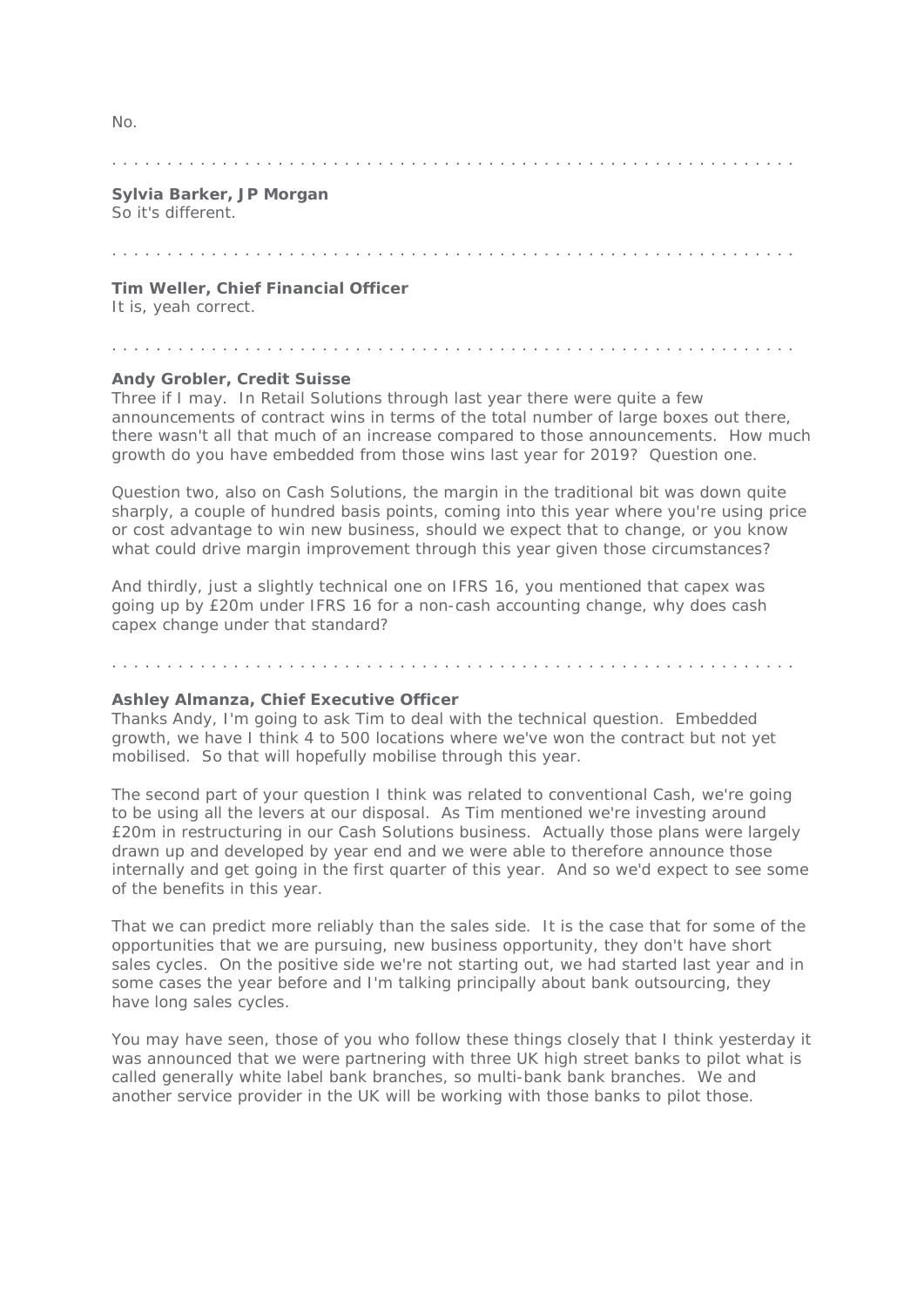I think, as we've said before, the trend is inevitable in the industry that banks will outsource more of this work. We have been through the cycle already in the Netherlands where we are substantially the only private provider of Cash Management services, handling most of the bank cash volumes through an entity known as GSN. And we expect to see that model develop. We've got a UK bank already for whom we process volumes.

So you know timing, I can't predict that at this stage. Are we firmly in the game? Yes we are, we know that our customers are investing significant time, effort, and money to engage with us. We have got a proven track record, so we've got strong customer references now from North West Europe and we have got a model, which is very detailed in terms of operational and financial - operational requirements and financial metrics. So it's a matter of time. There cannot be a reason, a good reason for banks to continue to pass up the opportunity to take significant cost out.

For those of who have come over to us we have been able to take up to 20% of the cost of their cash handling. So those are all the initiatives that we're pursuing this year Andy.

Did you have anything?

#### **Tim Weller, Chief Financial Officer**

Yeah, on the additional capex in IFRS 16, you're right, the cash flows themselves clearly all operate in lease expense as cash flow, and this is just a case of how you categorise your operating lease expense.

. . . . . . . . . . . . . . . . . . . . . . . . . . . . . . . . . . . . . . . . . . . . . . . . . . . . . . . . . . . . . .

The asset portfolio we have under the operating leases, they are quite old assets, which is why you end up with an incremental benefit to PBITA from this because the reclassification of the operating lease expense versus depreciation - these are well depreciated assets. But as we go through renewal of those assets they will fall to be capitalised further, hence the increasing balance sheet capex of £20m between this year and next year.

. . . . . . . . . . . . . . . . . . . . . . . . . . . . . . . . . . . . . . . . . . . . . . . . . . . . . . . . . . . . . .

#### **Ashley Almanza, Chief Executive Officer** All clear?

. . . . . . . . . . . . . . . . . . . . . . . . . . . . . . . . . . . . . . . . . . . . . . . . . . . . . . . . . . . . . .

#### **Andy Grobler, Credit Suisse**

Yeah, thank you.

. . . . . . . . . . . . . . . . . . . . . . . . . . . . . . . . . . . . . . . . . . . . . . . . . . . . . . . . . . . . . .

#### **Aymeric Poulain, Kepler Cheuvreux**

I've got three questions if I may. The first one is on your net debt to EBITDA guidance for 2019, you gave an explanation of the bridge but you didn't mention any movement in working capital, so is that movement in working capital in 2018 set to stay where we are in terms of percentage of sales? That's the first question.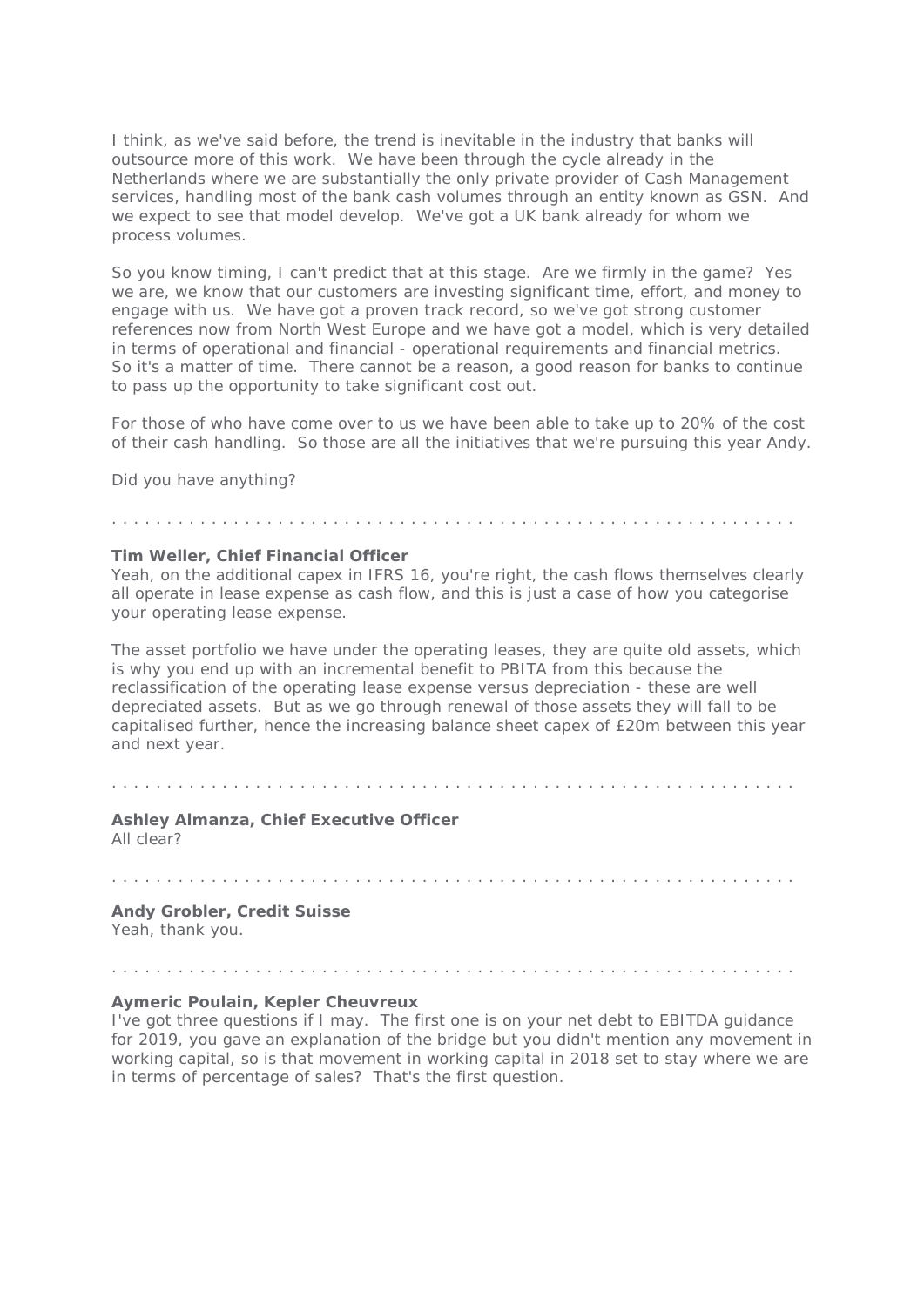The productivity - the £80m to £90m target was reiterated, how much do you expect to benefit from these initiatives in 2019?

And last but not least, you showed the margin of the Cash Solution Software as a Service and the hardware, also the impact of that on the margin, but you didn't give any indication of the turnover and you say you're a leader in America and you're very optimistic about the future, but you don't quantify the sales contribution of that business and it's a very lumpy sales contribution as you said. So could you give us the figure please?

#### . . . . . . . . . . . . . . . . . . . . . . . . . . . . . . . . . . . . . . . . . . . . . . . . . . . . . . . . . . . . . .

#### **Ashley Almanza, Chief Executive Officer**

Those all sound like very good questions for the Finance Director. So I'm going to ask Tim open the bowling?

. . . . . . . . . . . . . . . . . . . . . . . . . . . . . . . . . . . . . . . . . . . . . . . . . . . . . . . . . . . . . .

#### **Tim Weller, Chief Financial Officer**

Taking them in order the net debt to EBITDA or the working capital move during 2019, if you recall when I talked about the adverse working capital we saw in 2018 it's mainly related to the US Government shutdown and phasing of cash flows on the major contracts in Europe. You'll appreciate with those they are essentially timing differences, so you'd expect those to reverse as you move through 2019.

Of course it's very difficult sitting here predicting precisely where we're going to be at the end of the year, hence - bluntly the range of 2.6 to 2.7 that we were quoting in the slide is primarily driven by the vagaries of predicting working capital.

As Ashley mentioned over the last couple of years cash conversion has been over 100% and on an enduring basis we expect cash conversion of over 100%. But clearly it swings from one year to other depending on timing differences, like that that we saw at the end of the year.

In terms of the drop through of the cost saving initiatives. We are on track for the 80 to 90; interest is a big chunk of that £20m, mainly locked in by virtue of the refinancing we have been through. Around half of that is currently being delivered, but when we redeem the debt, the more expensive debt, as we go through 2019, by the end of the year the run rate will be at the £20m level we've talked about around interest.

And in terms of the operating cost savings, not all of that is dropping to the bottom line yet. But part of the reason for the improvement in margin we saw during 2018 were those initiatives. And as you move through 2019 we would expect an increasing proportion, with the full effect coming through by the time we hit 2020, as we have previously talked.

On the margin of the different elements of the business, in particular around Retail Cash Solution Software and Service - you'll appreciate there is a degree of coyness and shyness around the margin, because there is a fairly small number of fairly large customers that we work for in that particular business and we prefer not to be drawn on the individual elements of the margin for that particular activity.

. . . . . . . . . . . . . . . . . . . . . . . . . . . . . . . . . . . . . . . . . . . . . . . . . . . . . . . . . . . . . .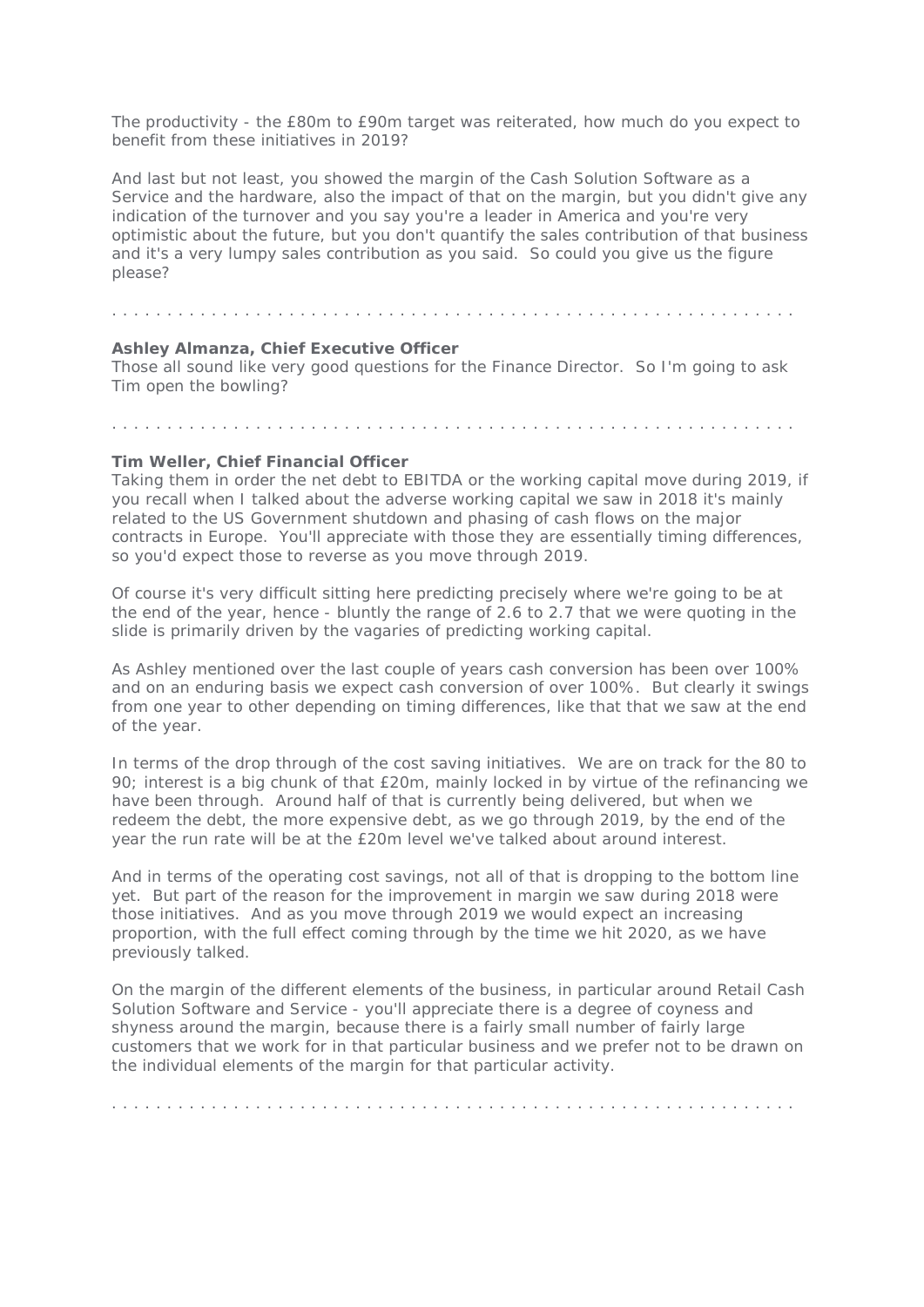#### **Ashley Almanza, Chief Executive Officer**

I think just to add to Tim's point; the commercial confidentiality goes beyond the concentration of customers at the moment. But we've got a very large pipeline of pilot programmes underway at the moment and we do for now, it's a balance really - I mean on one hand we'd love to reveal more about the business, on the other hand we want to preserve our commercial advantage in that market space.

I think the key point for us is the very low market penetration; the benefits to customers are substantial. You can see we have £100m of revenue in that marketplace, it's tiny. And the lumpiness has also of course been affected by the fact that we've been investing in that business, building the shared service centre, continuing to invest in product development and building our sales capability, which we'll continue to grow this year. So we are going to add cost in that business which is the right thing to do because we have the commercial advantage in the big box space.

And we also have already invested and will be investing more in our ability to participate in the small box format, where up to now we've been almost - I don't want to diminish the efforts of our team there, but customers have come to us, and we've now turned it around and we're actively marketing a new solution, which interestingly one of our competitors has expressed an interest in using our solution as well.

So I'm afraid for now we are going to be a bit coy on some of those, but we hope to reveal more as we move along. That is our aim because we think it's a very valuable business and it's in our interest to progressively expose more of what's happening.

. . . . . . . . . . . . . . . . . . . . . . . . . . . . . . . . . . . . . . . . . . . . . . . . . . . . . . . . . . . . . .

#### **Paul Checketts, Barclays Capital**

Thanks. I've got three groupings of questions. With full respect for your commercial sensitivity, can I just ask some questions around trying to size the Retail Cash business, because you've given us a couple of different data points and I'm just trying to marry them up. In December you talked about £200m ish of revenue and now you've given us £104m in North America, was the £200m a global number? And if so is it possible to get a sense of that now?

And in the past Ashley you've talked about the pilot programmes and how they're going, could you give us an update on that please?

And then the second line of questioning is around the traditional cash business and some of the pressure you're seeing. In Q4 was organic growth negative Tim, Andy obviously gave a number for margins in the second half and some of that is hard to do because of the disposals, would you give what the number is from your perspective in terms of margin deterioration in the second half and the outlook for '19 given that you're doing these restructuring actions?

#### . . . . . . . . . . . . . . . . . . . . . . . . . . . . . . . . . . . . . . . . . . . . . . . . . . . . . . . . . . . . . .

#### **Ashley Almanza, Chief Executive Officer**

So Tim if you could pick up the maths and I will talk to the pilot programmes that we've got in the US please.

. . . . . . . . . . . . . . . . . . . . . . . . . . . . . . . . . . . . . . . . . . . . . . . . . . . . . . . . . . . . . .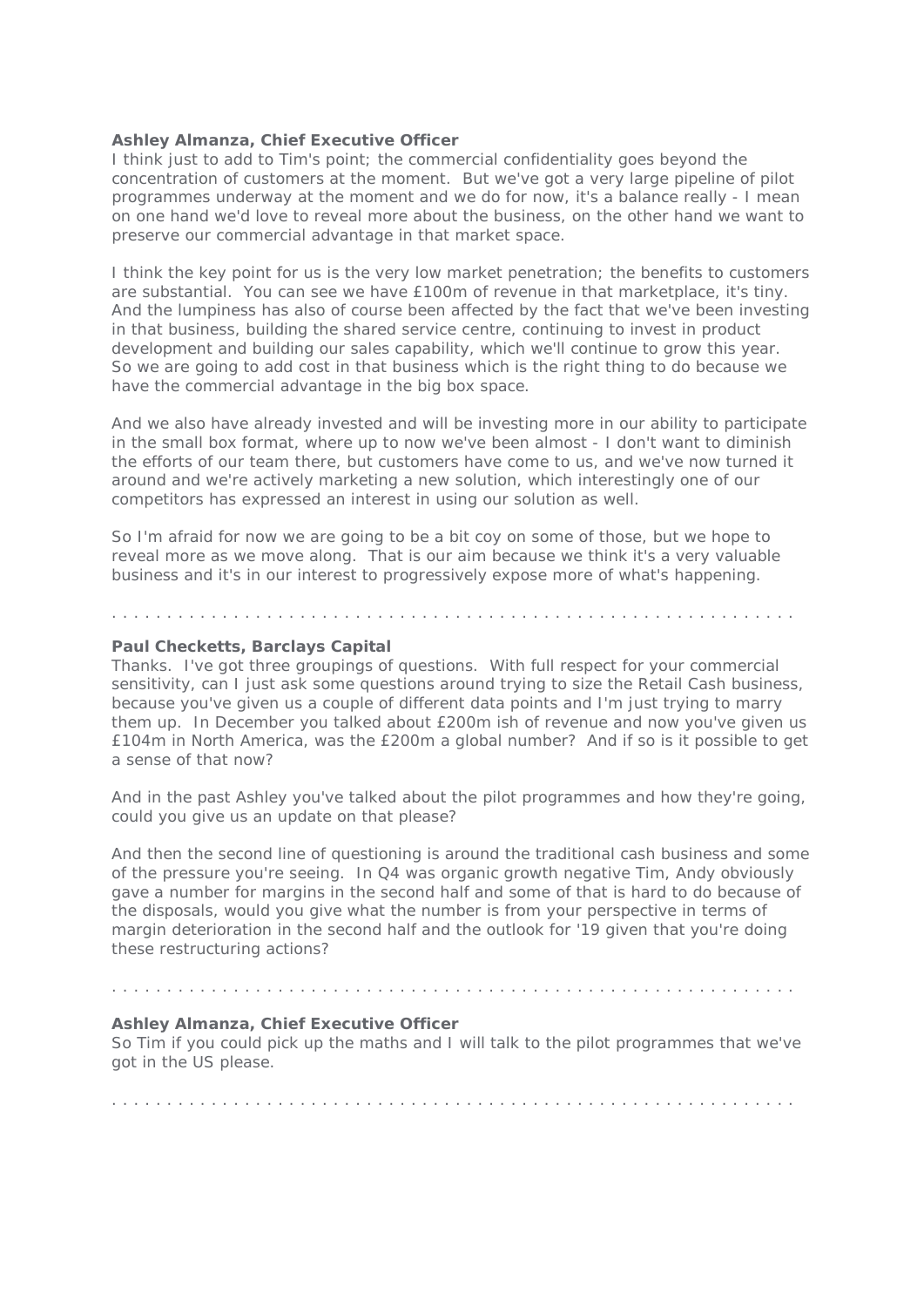### **Tim Weller, Chief Financial Officer**

Let me do some maths.

#### . . . . . . . . . . . . . . . . . . . . . . . . . . . . . . . . . . . . . . . . . . . . . . . . . . . . . . . . . . . . . .

#### **Ashley Almanza, Chief Executive Officer**

I'll start with the pilot programmes then. Let me return to a point I made earlier which is there is a long sales cycle for these opportunities. Why is that? You've got multiple stakeholders. The first and most obvious stakeholder is finance and the treasury department, who clearly are in a way internal promoters for our offering because as we showed in the slide the benefits to a corporate treasurer are substantial.

But the other stakeholders who quite rightly have to be satisfied that our solution is going to do what we say it's going to go is store operations and IT. And those pilots that we've started sometimes can be successful in half a dozen stores and quite rightly the customer says, that's great, it works in those locations, I've got stores with a different operational footprint and a different cash profile, I just want to be sure and comfortable that we know how we're going to handle it.

Because remember what they have to do when we implement this is go through a big change programme themselves. And in all of the large implementations we've done, virtually all, I should say, our customer has either employed directly or asked us to employ outside implementation partners, so just as you would have for a large IT project.

So the point I'm trying to make is they have a long sales cycle, longer then we want it to be of course, we would want to - we believe - we don't believe, we know it works and it works very well. But - you know the customer is king and the customer decides on the sales cycle.

So all of those pilots are live, a couple of have gone now into final negotiations, and we will find out in the first half of this year on a number of those big opportunities. I mentioned earlier in response to Andy's question, we've got 4 to 500 of wins which we've probably not announced, 4 to 500 stores that we've not announced, which we'll mobilise this year.

And we've moved into the mid market and small format space. So you know more than that Paul I don't think I can say other than it's a full pipeline, we're having to employ more people to sustain the pilots and bring in new pilots. And that's what we're going to do this year.

On the global numbers, I think it must be right, I'll ask Tim to confirm they were global numbers and not just North America numbers?

. . . . . . . . . . . . . . . . . . . . . . . . . . . . . . . . . . . . . . . . . . . . . . . . . . . . . . . . . . . . . .

**Tim Weller, Chief Financial Officer** Yeah.

. . . . . . . . . . . . . . . . . . . . . . . . . . . . . . . . . . . . . . . . . . . . . . . . . . . . . . . . . . . . . .

**Ashley Almanza, Chief Executive Officer**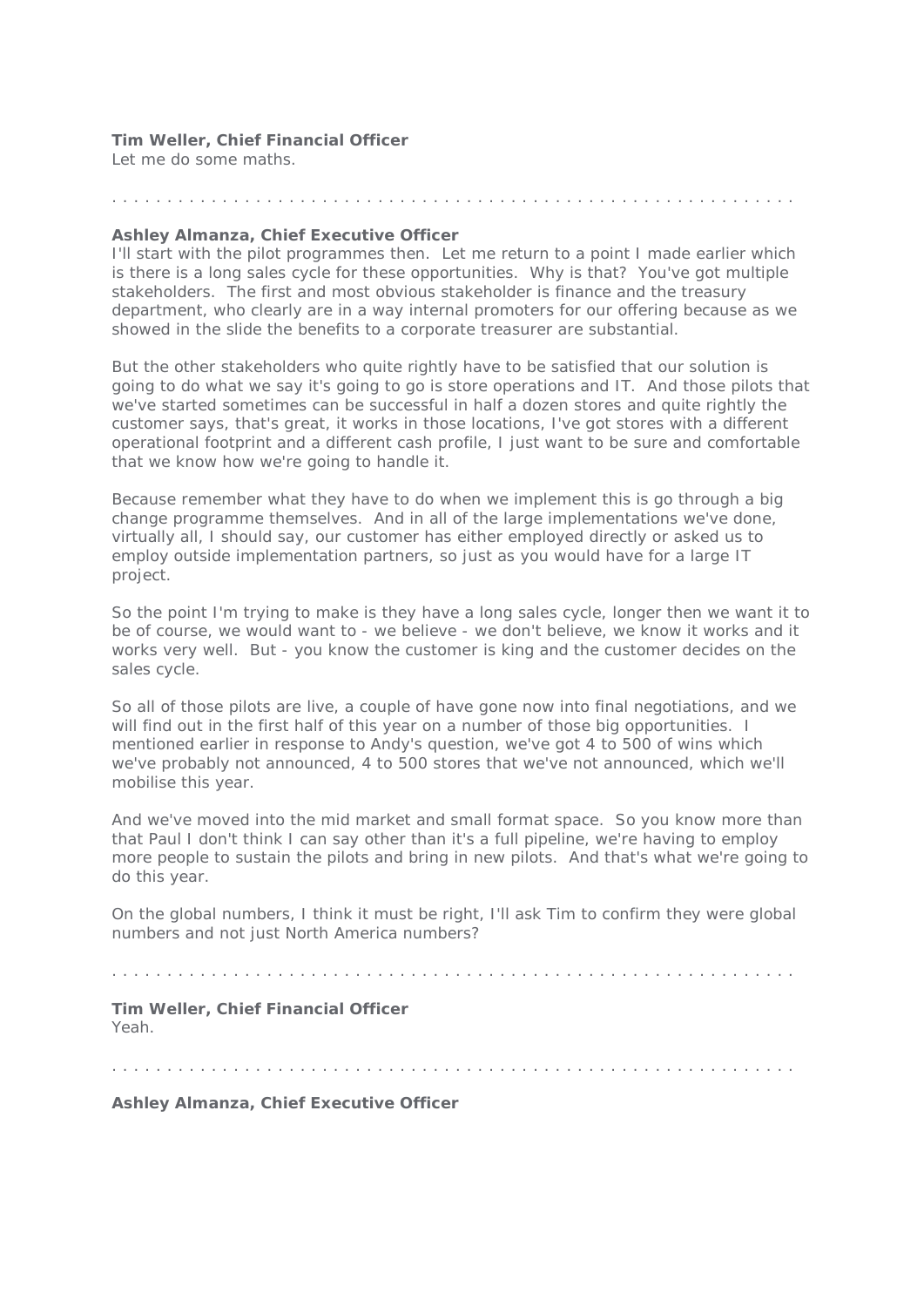#### The maths?

#### **Tim Weller, Chief Financial Officer**

The maths, yeah it's about a 1.5% decline in margin in the traditional Cash businesses second half of this year versus second half of last year. And we've kind of spelt out the main drivers behind that in terms of the cost increases we saw as we moved into the second half. And the ATM and the volume declines were quite significant.

. . . . . . . . . . . . . . . . . . . . . . . . . . . . . . . . . . . . . . . . . . . . . . . . . . . . . . . . . . . . . .

We highlighted the restructuring we're anticipating during the course of 2019 being mainly in the Cash business, that is to address the capacity we have in the business versus the volumes we are now seeing.

. . . . . . . . . . . . . . . . . . . . . . . . . . . . . . . . . . . . . . . . . . . . . . . . . . . . . . . . . . . . . .

#### **Paul Checketts, Barclays Capital**

And was organic - did it go backwards in Q4, the Cash - the traditional Cash, conventional Cash?

. . . . . . . . . . . . . . . . . . . . . . . . . . . . . . . . . . . . . . . . . . . . . . . . . . . . . . . . . . . . . .

#### **Tim Weller, Chief Financial Officer**

The growth in Q4?

. . . . . . . . . . . . . . . . . . . . . . . . . . . . . . . . . . . . . . . . . . . . . . . . . . . . . . . . . . . . . .

# **Paul Checketts, Barclays Capital**

Yeah.

#### . . . . . . . . . . . . . . . . . . . . . . . . . . . . . . . . . . . . . . . . . . . . . . . . . . . . . . . . . . . . . .

# **Tim Weller, Chief Financial Officer**

Yes it did, yeah.

#### . . . . . . . . . . . . . . . . . . . . . . . . . . . . . . . . . . . . . . . . . . . . . . . . . . . . . . . . . . . . . .

#### **Paul Checketts, Barclays Capital**

Can I just ask a couple of the separation process, sort of conceptually how easy would it be to separate Retail Cash and the conventional cash business? And then along the same lines of thinking, how easy would it be to separate different parts of different regions, say if that was what was to maximise the value?

. . . . . . . . . . . . . . . . . . . . . . . . . . . . . . . . . . . . . . . . . . . . . . . . . . . . . . . . . . . . . .

#### **Ashley Almanza, Chief Executive Officer**

So as a sort of preamble to the first part of your question Paul, when you look at our Cash Solutions business I think it's the sort of question you asked about the £200m of revenue. It's important to recognise that we've got more than one technology platform. Again, for those of you who've followed this story for a while we seeded some development effort in North America, UK, Holland and South Africa four years ago and as a result we've developed more than one platform.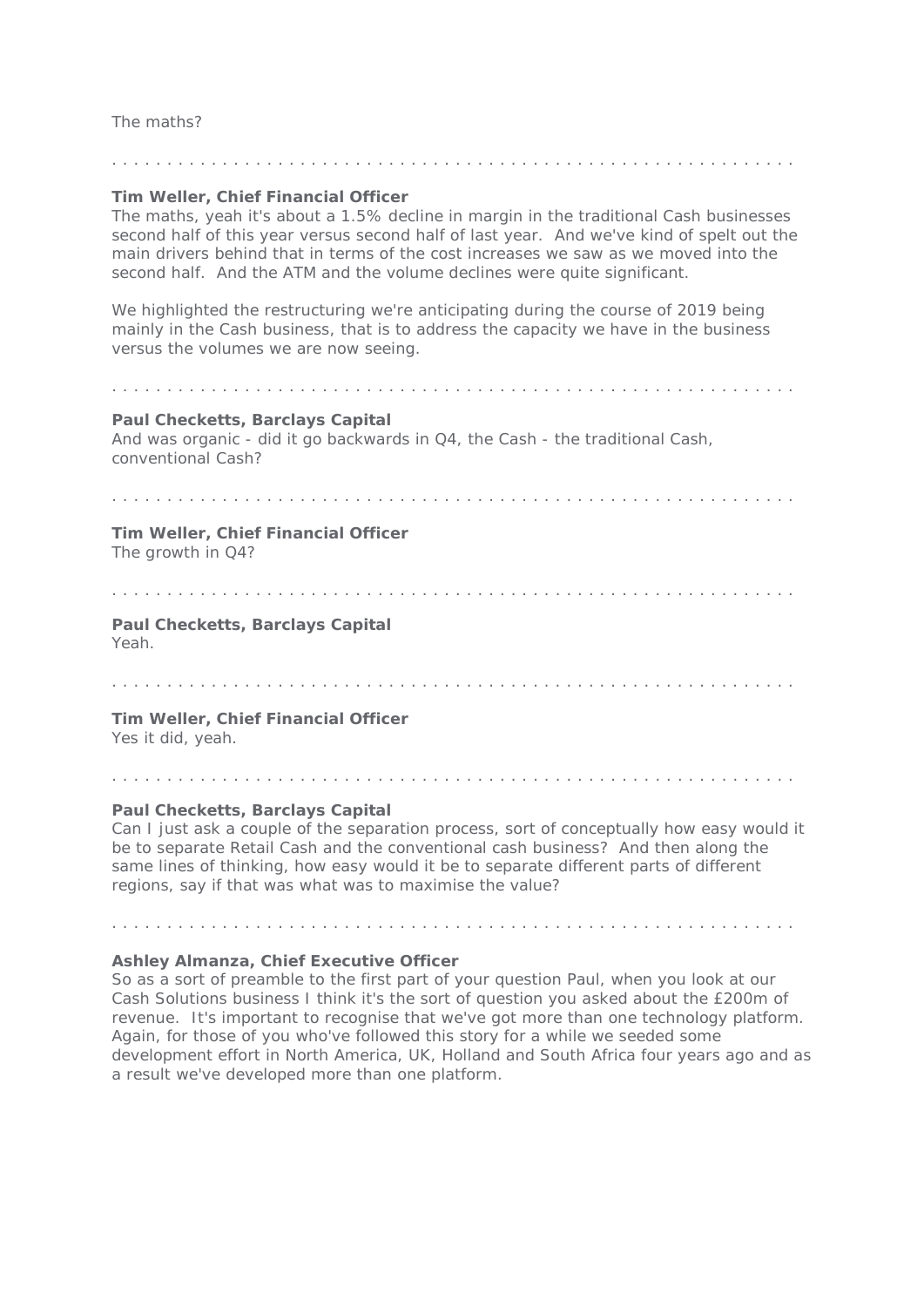That has some interesting possibilities because our business in North America is pretty well self-contained. Of course we draw on it, we take their successes and seek to replicate those in other markets, but other than that it's pretty well self-contained in terms of its management team, its systems, its offering. And as you know it operates without trucks, vaults and cash processing networks. So in principle it is already a fairly separate part of the Group, it's an integral part of the Group, but separable I guess.

I think what's interesting - what presents interesting possibilities is that if you went down that road you would still have a Cash Solutions business that has a lot of Cash Management technology in it, in fact most of our customers, 23,000 customer locations where we've got some form of Cash technology deployed are outside of the United States today. And so you could easily have a proposition where you had a pure North American Retail Cash - you know Cash Management technology business on one hand and on the other hand a Global Cash business with its own Deposita, CASH360, G4S Pay and the ability to grow its technology offering.

As to regional separation, in principle most of what happens in the Cash business happens in a national market. There is a central bank, there's national regulation and national network and infrastructure. We move very little across national boundaries. The only business that does that is our Secure Logistics, G4SI business which is purely an international business. But it too is pretty self-contained.

And so in principle each of those countries is a building block that could be assembled into any permutation. And as we assess all the strategic options we've got the ability to look at it that way as well.

. . . . . . . . . . . . . . . . . . . . . . . . . . . . . . . . . . . . . . . . . . . . . . . . . . . . . . . . . . . . . .

#### **Kean Marden, Jefferies**

Morning. Forgive me if I've missed the numbers, but did you quantify the timing impact on working capital?

. . . . . . . . . . . . . . . . . . . . . . . . . . . . . . . . . . . . . . . . . . . . . . . . . . . . . . . . . . . . . .

#### **Tim Weller, Chief Financial Officer**

We didn't, but clearly you know a very significant part of the short fall in the operating cash generation was in those two regions, the Americas and Europe?

. . . . . . . . . . . . . . . . . . . . . . . . . . . . . . . . . . . . . . . . . . . . . . . . . . . . . . . . . . . . . .

#### **Kean Marden, Jefferies**

So probably about £30m or £40m?

. . . . . . . . . . . . . . . . . . . . . . . . . . . . . . . . . . . . . . . . . . . . . . . . . . . . . . . . . . . . . .

#### **Tim Weller, Chief Financial Officer** Yeah.

. . . . . . . . . . . . . . . . . . . . . . . . . . . . . . . . . . . . . . . . . . . . . . . . . . . . . . . . . . . . . .

#### **Kean Marden, Jefferies**

And then within the divisional, would I be right in thinking that the Middle East probably returned to growth in Q3, Q4? I think its operational gearing was quite potent on the way down, so should it be as potent on the way back up?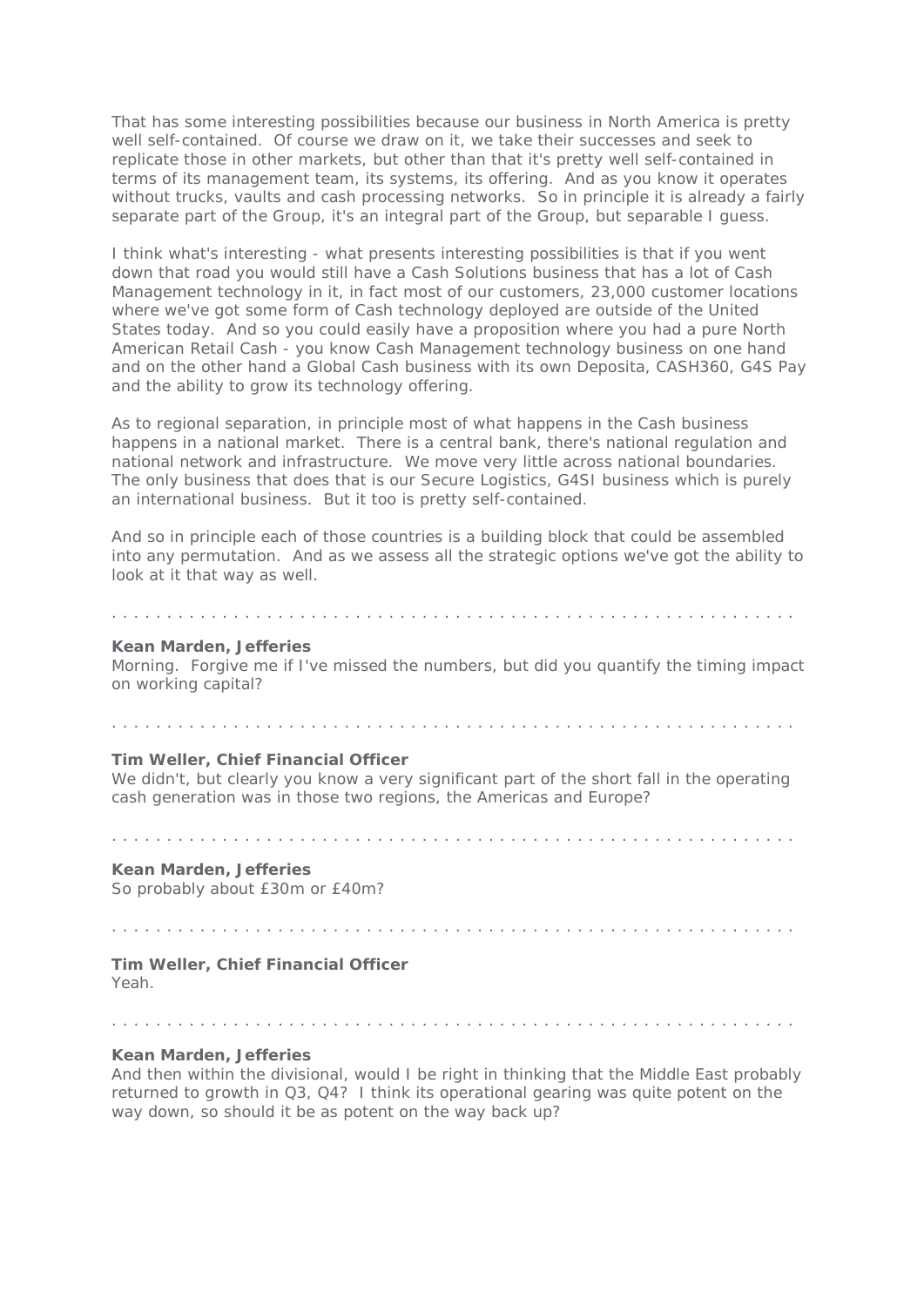#### **Ashley Almanza, Chief Executive Officer**

So yes and we hope so, it did return to growth and we are - yeah we are focused on getting the operational gearing back into those businesses.

. . . . . . . . . . . . . . . . . . . . . . . . . . . . . . . . . . . . . . . . . . . . . . . . . . . . . . . . . . . . . .

. . . . . . . . . . . . . . . . . . . . . . . . . . . . . . . . . . . . . . . . . . . . . . . . . . . . . . . . . . . . . .

#### **Kean Marden, Jefferies**

And then the front end loaded restructuring within Cash, I guess I'm going to try and bridge basically what's going to happen to EBIT margins for that division, maybe you can give us a hint on what sort of payback - sort of the normal 12 month payback on that £20m restructuring, or is it slightly different?

. . . . . . . . . . . . . . . . . . . . . . . . . . . . . . . . . . . . . . . . . . . . . . . . . . . . . . . . . . . . . .

#### **Ashley Almanza, Chief Executive Officer**

It depends on the location, North West Europe, I've not ever seen a 12 month payback unfortunately - North West Europe is closer to 18 to 24 months in a good restructuring programme, elsewhere 12 months is a reasonable aspiration.

. . . . . . . . . . . . . . . . . . . . . . . . . . . . . . . . . . . . . . . . . . . . . . . . . . . . . . . . . . . . . .

#### **Kean Marden, Jefferies**

And then just finally on Cash separation, would any of your central charge transfer over or should we look at a sort of pre-central charge EBIT number when consider valuing the business? And then the adjunct to that would be, would that leave you stranded overhead that you'd need to deal with?

. . . . . . . . . . . . . . . . . . . . . . . . . . . . . . . . . . . . . . . . . . . . . . . . . . . . . . . . . . . . . .

#### **Ashley Almanza, Chief Executive Officer**

Some would transfer over, not a huge amount, we would in the event of separation absolutely need to look afresh at the overheads for both businesses, the new management team for Cash Solutions would obviously look at that but we would have to look at the overheads for G4S, absolutely.

#### **Helen Parris, Director of Investor Relations**

So I'm asking a question on behalf of Stuart at HSBC, which is - do you feel you can pass through price increases in the North American Manned Guarding business, given the tighter labour market, and are there any particular states where you see high wage inflation?

. . . . . . . . . . . . . . . . . . . . . . . . . . . . . . . . . . . . . . . . . . . . . . . . . . . . . . . . . . . . . .

. . . . . . . . . . . . . . . . . . . . . . . . . . . . . . . . . . . . . . . . . . . . . . . . . . . . . . . . . . . . . .

#### **Ashley Almanza, Chief Executive Officer**

So broadly the answer is yes, I suppose the question if I may to slightly reframe the question, the broader answer is yes, the question is how much and how fast? And we talked about this I think at our last meeting. When we think about the impact of tight